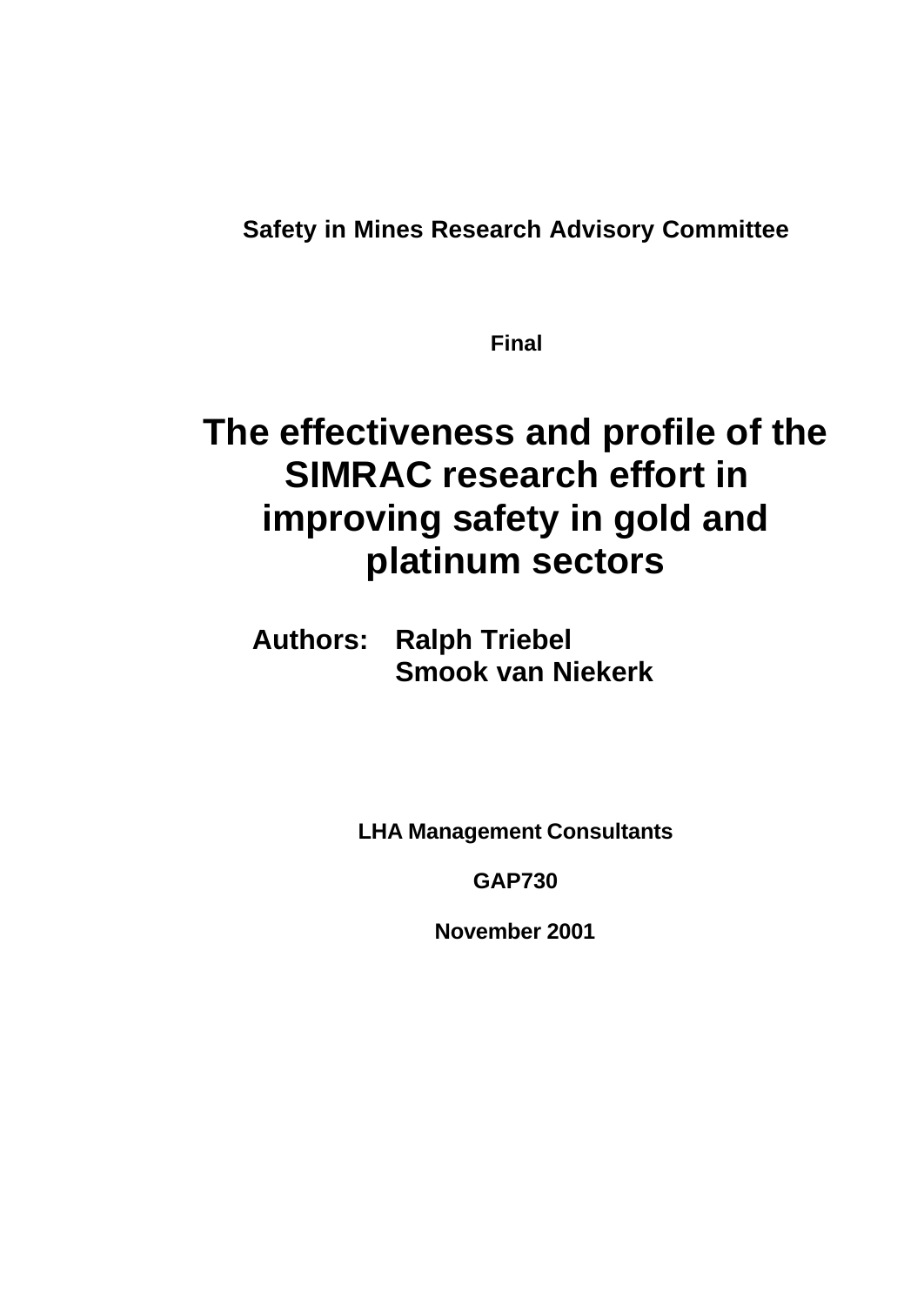### **TABLE OF CONTENTS**

| 1. |     |                                                             |                                                                     |  |
|----|-----|-------------------------------------------------------------|---------------------------------------------------------------------|--|
|    | 1.1 |                                                             |                                                                     |  |
|    | 1.2 |                                                             |                                                                     |  |
|    | 1.3 |                                                             |                                                                     |  |
| 2. |     |                                                             |                                                                     |  |
|    | 2.1 |                                                             |                                                                     |  |
|    | 2.2 |                                                             |                                                                     |  |
|    |     | 2.2.1                                                       |                                                                     |  |
|    |     | 2.2.2                                                       |                                                                     |  |
|    |     | 2.2.3                                                       |                                                                     |  |
|    |     | 2.2.4                                                       |                                                                     |  |
|    |     | 2.2.5                                                       |                                                                     |  |
|    | 2.3 |                                                             |                                                                     |  |
|    |     | 2.3.1                                                       |                                                                     |  |
|    |     | 2.3.2                                                       |                                                                     |  |
|    |     | 2.3.3                                                       |                                                                     |  |
|    |     | 2.3.4                                                       |                                                                     |  |
| 3. |     |                                                             |                                                                     |  |
|    | 3.1 |                                                             |                                                                     |  |
|    | 3.2 |                                                             |                                                                     |  |
|    |     | 3.2.1                                                       |                                                                     |  |
|    |     | 3.2.2                                                       |                                                                     |  |
|    |     | 3.2.3                                                       |                                                                     |  |
|    |     | 3.2.4                                                       | Technologies that have made the largest impact on improved safety16 |  |
|    | 3.3 | The relationship between research and safety improvement 17 |                                                                     |  |
|    |     | 3.3.1                                                       | The role of research in establishing the position of mines with     |  |
|    |     |                                                             |                                                                     |  |
|    |     | 3.3.2                                                       | Assessing the impact of SIMRAC research on mine safety 18           |  |
|    |     | 3.3.3                                                       |                                                                     |  |
|    |     | 3.3.4                                                       |                                                                     |  |
| 4. |     |                                                             |                                                                     |  |
|    | 4.1 |                                                             |                                                                     |  |
|    |     | 4.1.1                                                       |                                                                     |  |
|    |     | 4.1.2                                                       |                                                                     |  |
|    |     | 4.1.3                                                       |                                                                     |  |
|    |     | 4.1.4                                                       |                                                                     |  |
|    | 4.2 |                                                             |                                                                     |  |
|    |     | 4.2.1                                                       |                                                                     |  |
|    |     | 4.2.2                                                       |                                                                     |  |
|    |     | 4.2.3                                                       |                                                                     |  |
|    |     | 4.2.4                                                       | Transfer and implementation of knowledge and technology26           |  |
|    |     | 4.2.5                                                       |                                                                     |  |
|    |     | 4.2.6                                                       |                                                                     |  |
|    |     | 4.2.7                                                       |                                                                     |  |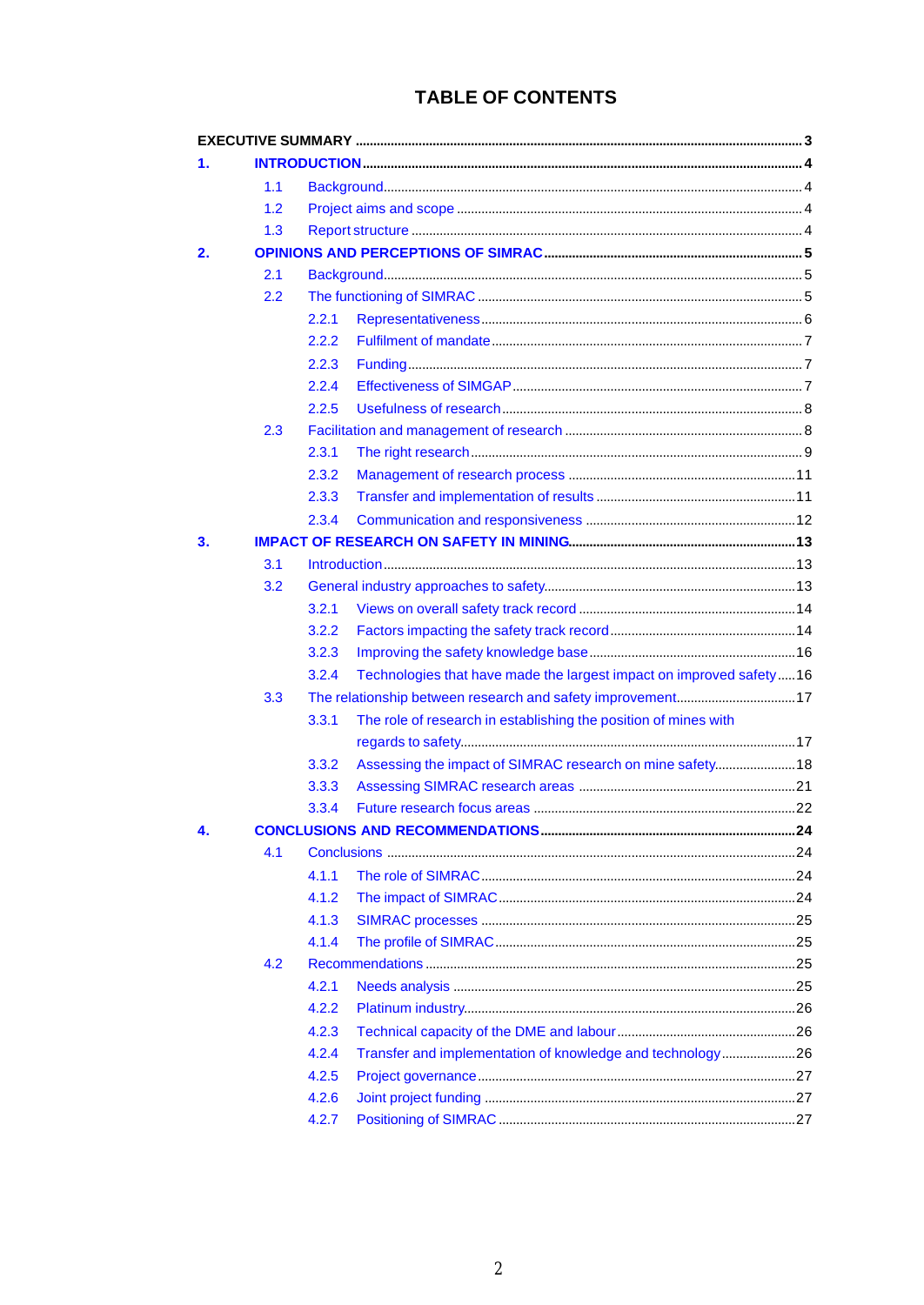## **EXECUTIVE SUMMARY**

Since the establishment of the Safety in Mines Research Advisory Council (SIMRAC) in 1993, it has expended large sums of money, levied from the mines, on research to address safety and health issues in the mining industry. SIMRAC has initiated this project to assess the impact of this substantial research effort in improving safety and eliciting industry opinion about the effectiveness of the SIMRAC system, the research programmes and the use of research findings.

This research project dealt, importantly, only with safety issues and focussed only on gold and platinum mines. It was conducted amongst representatives (more than 75 personal interviews) of government, labour and mining groups and mines.

The research indicated SIMRAC as not a waste of time and money. General positives that have emerged are the strong stakeholder support for the intent of the organisation, the view that SIMPROSS, in providing a project management and administrative support function, is doing sterling work, and overall acceptance of the funding (levy) mechanism to fund industry-wide research. General problem areas include a lack of technical expertise by both labour and the Department of Minerals and Energy, a disproportionate research focus on gold relative to platinum, a generally neutral stance by stakeholders towards active participation in SIMRAC and occasionally a blurred distinction between SIMRAC and major research providers.

Mine safety is a multi-faceted issue and to isolate the unique contribution towards safety improvement of research or new technologies is very difficult. Understandably therefore, the correlation between safety improvement and research outputs was rated relatively low. To their credit, stakeholders take the blame for this 'disconnectedness' and the fact that only a small percentage of research output is used at all.

With the SIMRAC model in essence sound, the key question arises as to how to provide more value to the industry. Recommendations to address this aspect include:

- q An in-depth analysis of research needs, which should include a greater focus on human behaviour and training.
- □ Platinum mines to be addressed separately.
- q A significant percentage of SIMRAC funding channelled to joint projects (on a Rand-for-Rand basis), and active planning and budgeting for technology transfer/training within projects.
- q Stronger project governance through project champions.
- q SIMRAC accreditation schools for rock engineers, mine inspectors, safety representatives as general examples.
- q Stronger linkages between research outputs and legislation, codes of practice, accident investigations and training material.

Lastly and most importantly, SIMRAC should be re-positioned (branded) amongst all its stakeholders in order that there is a shared understanding of what SIMRAC is about and what it is not, so that expectations are managed.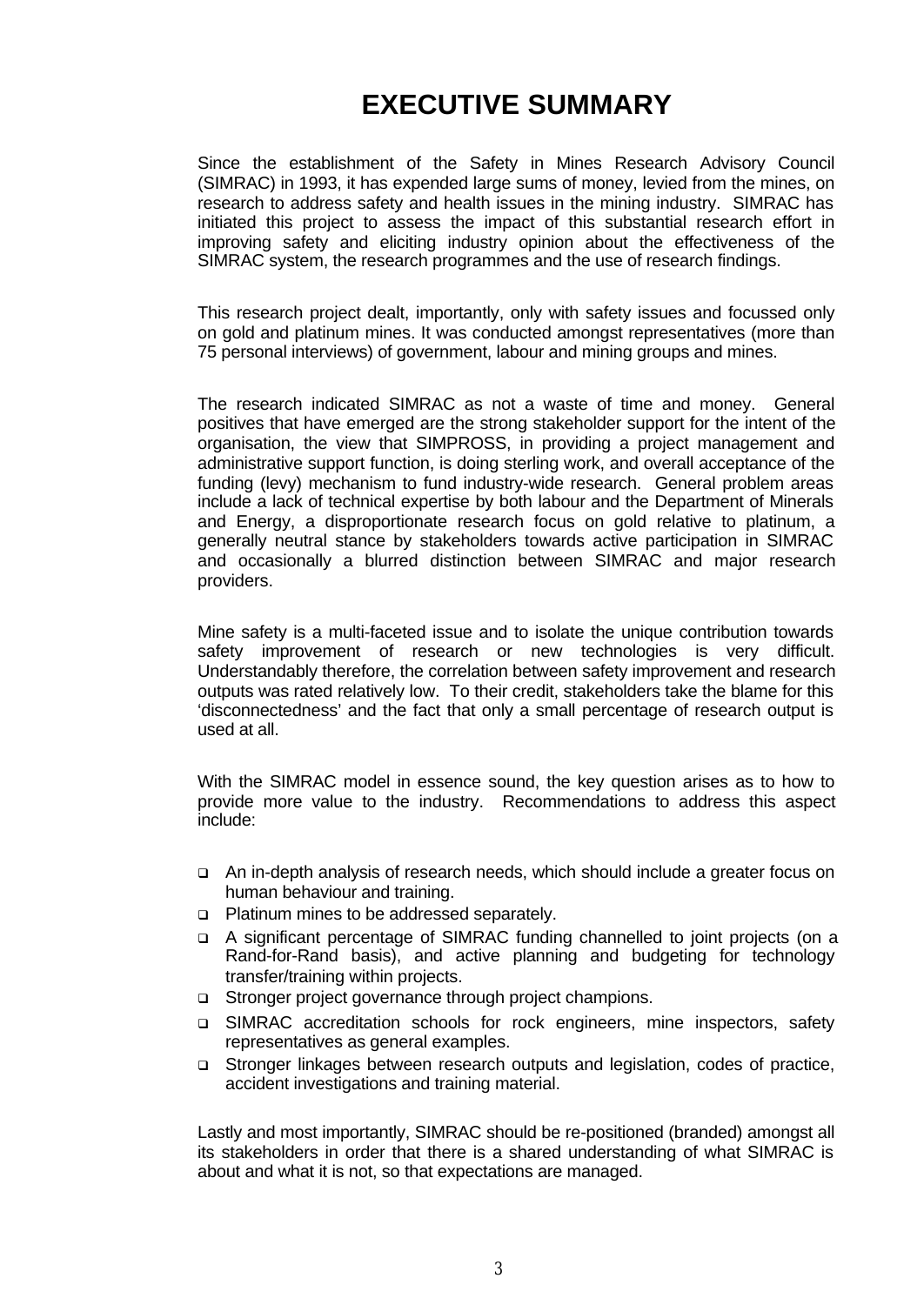## **1. Introduction**

### **1.1 Background**

Since the establishment of the Safety in Mines Research Advisory Council (SIMRAC) in 1993, it has expended large sums of money, levied from the mines, on research to address safety and health issues in the mining industry. SIMRAC has initiated this project to assess the impact of this substantial research effort in improving safety and eliciting industry opinion about the effectiveness of the SIMRAC system, the research programmes and the use of research findings.

LHA Management Consultants (LHA) was commissioned to undertake this project.

## **1.2 Project aims and scope**

The primary project aims were to:

- q Undertake an opinion survey amongst a sample of gold and platinum mining industry stakeholders.
- q Assess the industry's approach to safety and exploring the relationship between research outcomes and safety improvements.

This research project dealt, importantly, only with safety issues and focussed only on gold and platinum mines. It was conducted amongst representatives (more than 75 personal interviews) of government, labour and mining groups and mines. Approximately R200 million has to date been spent by SIMRAC on safety research, with the following broad areas the important beneficiaries thereof: understanding and managing seismicity; rockburst control; mine support design; and understanding geotechnical conditions. The research attempted to achieve a holistic understanding of the SIMRAC 'system'. This comprised both opinion-type questionnaires and depth case studies at individual mines.

### **1.3 Report structure**

Following this brief introduction, the report is structured as follows:

- q Chapter 2 deals with the topline opinion survey findings.
- q Chapter 3 presents the detailed results and comments of the case studies undertaken at a sample of gold and platinum mines.
- q Chapter 4 provides the salient conclusions of this research project and, importantly, puts forward recommendations for the improvement of the 'system' in order to increase the effectiveness and impact of research results.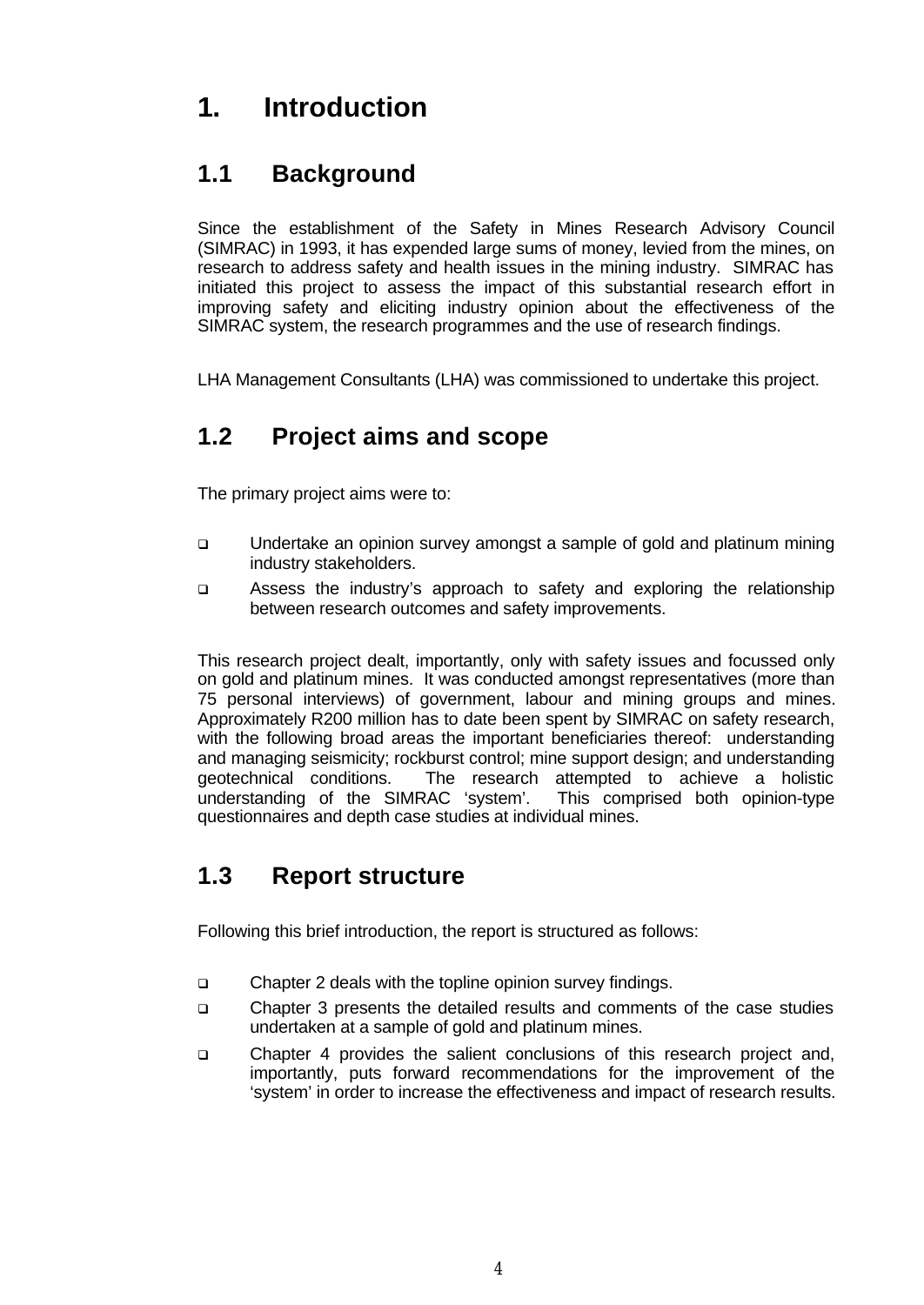## **2. Opinions and perceptions of SIMRAC**

### **2.1 Background**

The Safety in Mines Research Advisory Council (SIMRAC) is a permanent committee of, and reports to, the Mine Health and Safety Council. It is constituted on a tripartite, equal representation basis with five (5) members each representing 1) employers in the mining industry, 2) employees in the mining industry and 3) departments of the State.

Three subcommittees have been established, namely gold and platinum mines (SIMGAP), coal and other mines (SIMCOM) and occupational health (SIMHEALTH).

SIMRAC's mission and mandate is to initiate and manage research aimed at improved understanding of significant occupational health and safety risks; the development of implementable solutions that will lead to improvements in occupational health and safety conditions and performance in the South African mining industry and to advise the Mine Health and Safety Council on matters as required by the Mine Health and Safety Act (Act no. 29 of 1996).

SIMRAC Project Support Services (SIMPROSS) is an organisation staffed by employees of the Council. SIMPROSS renders project management and support as well as administrative and secretarial services relating to the execution of surveys and research projects.

### **2.2 The functioning of SIMRAC**

The SIMRAC 'system', which functions in the manner as described above, was assessed as to its 'effectiveness' in respect of a number of issues. These issues included:

- q Representativeness, i.e. whether the interests of tripartite members are equally looked after.
- q Fulfilment of mandate, particularly in terms of safety research.
- q Funding methods, i.e. generating funding for research through levies from the mines.
- q Effectiveness of SIMGAP, as the research focussed on gold and platinum mines.
- q Usefulness to industry and specific company, i.e. whether the industry as a whole and specific mining groups or mines have benefited from SIMRAC research solutions.

Effectiveness was assessed in terms of subjective opinions and perceptions rather than by quantitative measures.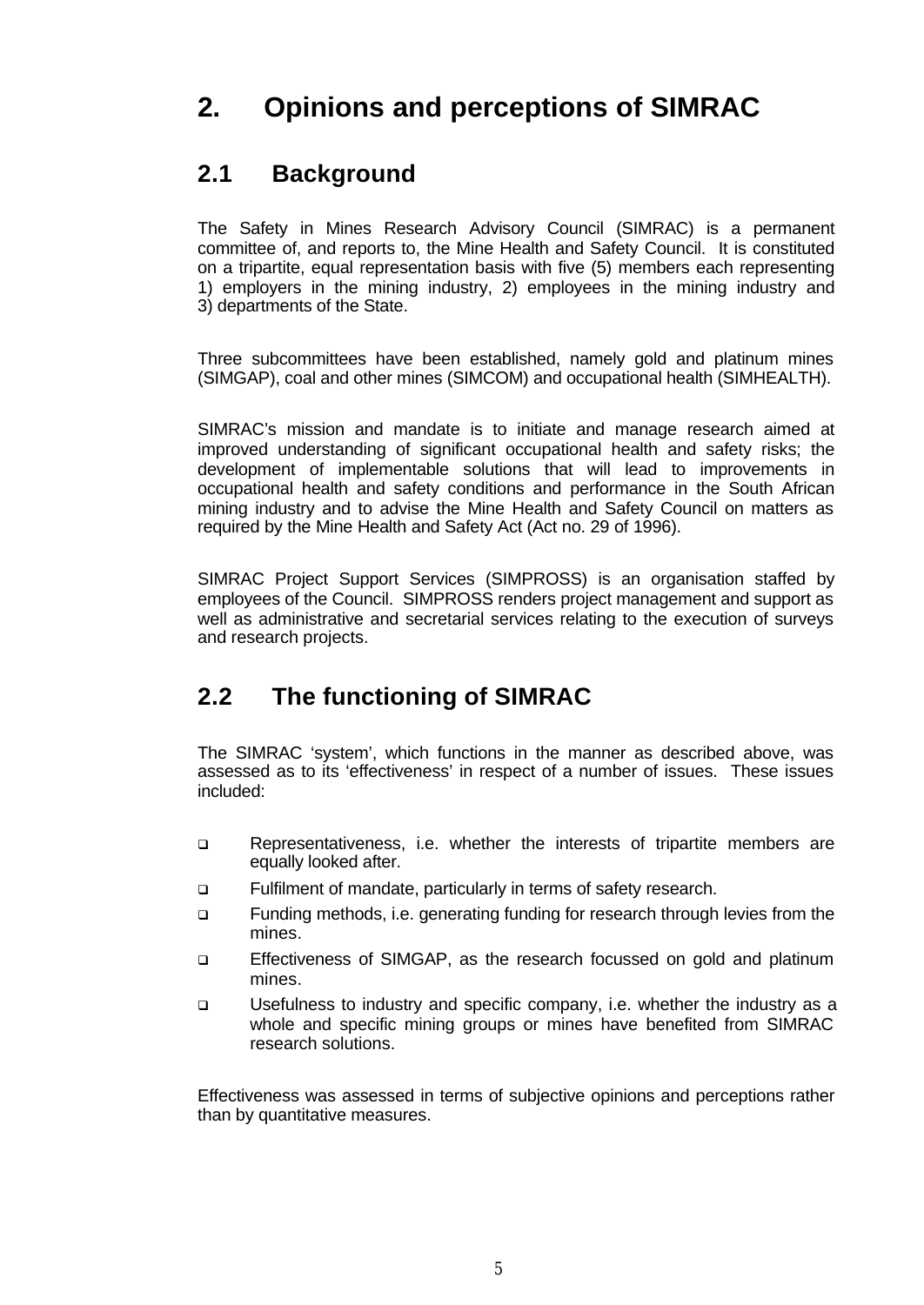The opinion survey results are given in the following diagram and thereafter discussed further, particularly in respect of rationale and trends.



Industry opinion above refers to the combined response of all survey participants. Differences exist and these are highlighted below, but they do not detract meaningfully from the overall result. Comments that were made more frequently are added where appropriate.

### **2.2.1 Representativeness**

The industry is generally in agreement that the tripartite alliance of SIMRAC works in principle, but not in practice. There is strong stakeholder support for the intent of the organisation, as is also later shown in the case study research. No proposals were made relating to a change in the structure of the tripartite alliance.

Deficiencies that were identified as contributing to a lack of practicality are the following:

- q Employers: This group is mainly perceived as consisting of representatives of mining group head offices and as having a dominating decision-making impact (*"communication from one tower to another")*. In general, there is a lack of input and priority towards SIMRAC from mine management level.
- q Employees: Employee representatives are considered to be disadvantaged as a result of lack of resources and limited technical ability. Also, as in the case of employers, lines of communication to safety representatives and workers at the mine level are severely lacking. Employee inputs at SIMRAC are hampered by low attendance of meetings. In their defence, employee representatives' capacity to engage lies at the heart of the problem.
- q State: It is felt overall that the regional offices of the DME have limited awareness of SIMRAC research and are ill equipped to implement research findings.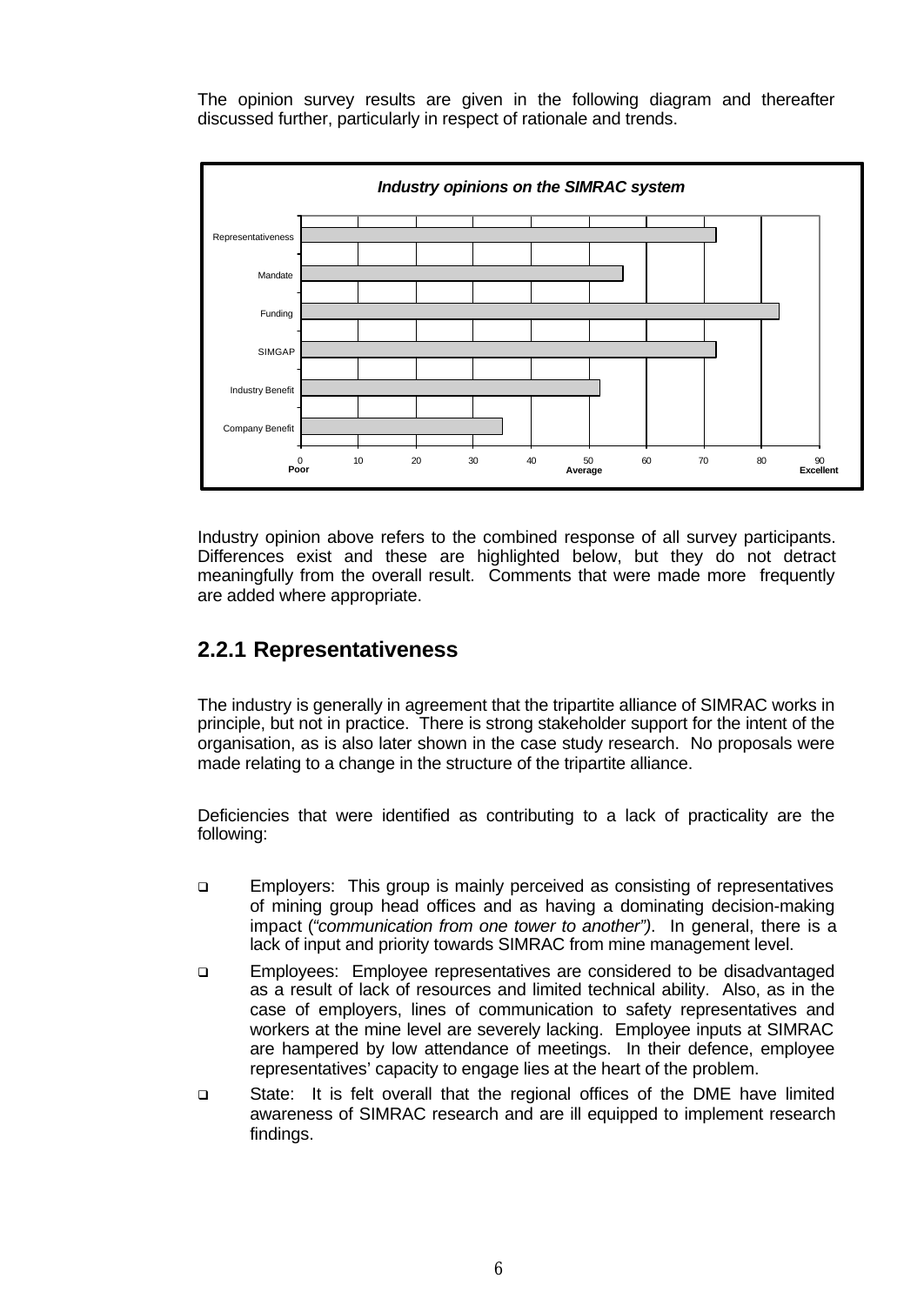### **2.2.2 Fulfilment of mandate**

There is considerable diversity of opinion on this issue, exacerbated by the fact that some are more informed than others. While differing levels of 'informedness' need to be accepted, industry responses indicate that this is below par in mine management and employee cadres. Both the flow of information 'up' in terms of the identification of safety risks and needs for research and 'down' in respect of transfer of results and knowledge is perceived to be the problem. More direct and personal contact rather than increased indirect methods of communication is required.

Significantly more effort should be made to effectively communicate success stories and to clearly align research priorities to actual risks. On the question whether anybody in particular needs to be blamed, the industry is fairly united in that no blame can be apportioned.

### **2.2.3 Funding**

This issue applies mostly to employers. Feedback was remarkably positive, although some inherent shortcomings of the levy funding mechanism cropped up:

- q Levies are regarded as 'conscience' money an excuse to do nothing more about safety issues.
- q Levies are an expense item that generally does not hurt individual mines, where it is paid by head offices.
- q The mechanism is inequitable in the case of natural disasters, e.g. a seismic event resulting in many fatalities.

Alternative funding options were also probed, with limited success. Some argued dual and equal funding by the mines and the State (50:50 basis) and the deduction of in-house safety research spending from levies payable to SIMRAC.

On the basis of the overall research evidence it is concluded that no alternative to the levy funding mechanism is required.

### **2.2.4 Effectiveness of SIMGAP**

The ability of the SIMGAP sub-committee to adequately address the safety research needs of the gold and platinum sectors was under discussion here. The overall positive result, however, stems largely from the gold sector.

Platinum mines feel neglected in terms of safety research as they perceive that research is biased towards deep level gold mines (*"we are paying for the research and the gold mines receive the benefit")*. The main point emphasised by the platinum mines is that the geological conditions for gold and platinum mines are vastly different, and that platinum and chrome mines would make a better fit.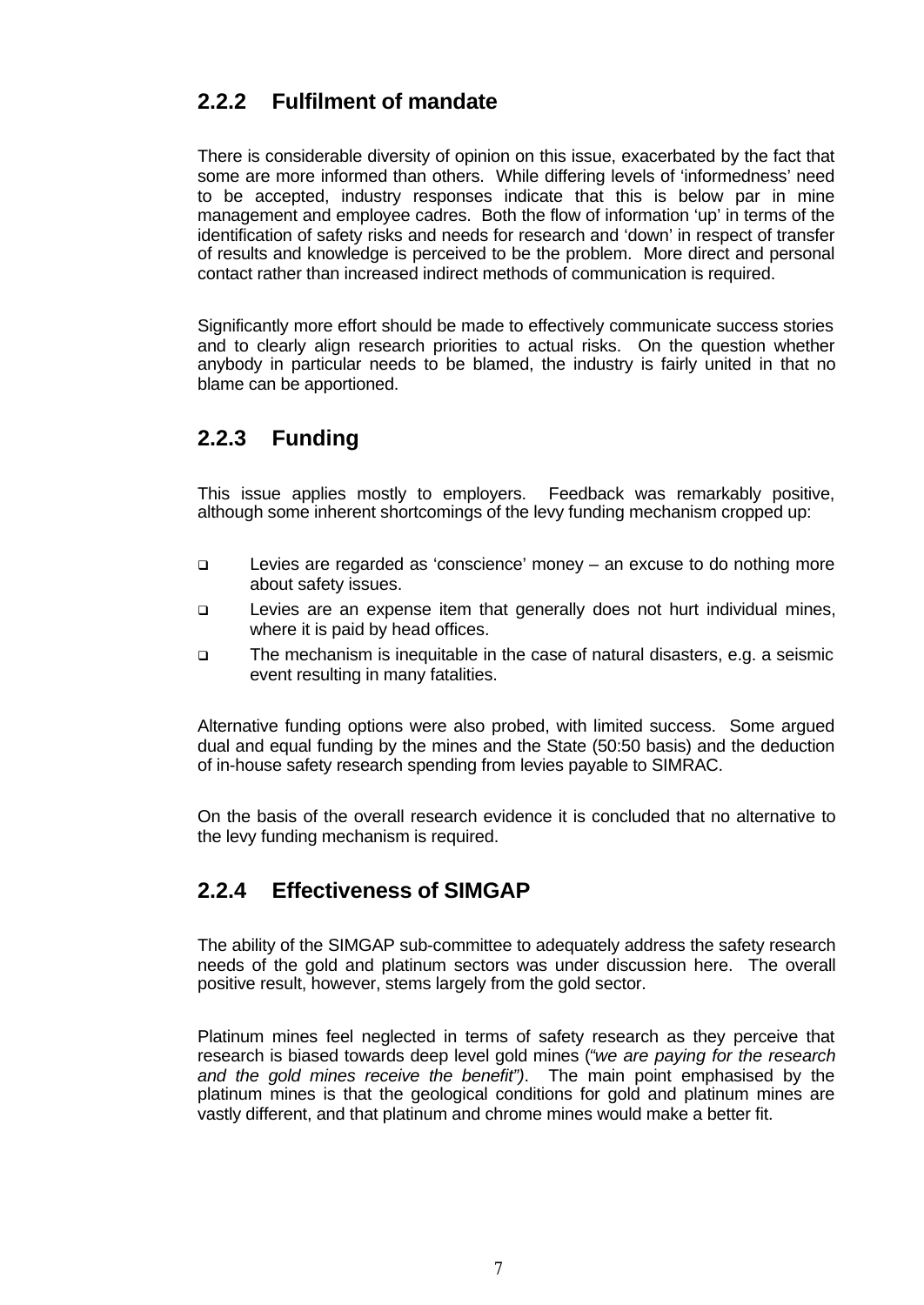Whilst strategically respondents viewed a separation of gold and platinum as important, some practical concerns were often raised:

- q Sub-committees are already overburdened and more would worsen the situation.
- □ Committees are poorly attended, particularly by key people.
- q Committee members are given short notice of ad-hoc meetings and workshops and inadequate time to review reports for accurate feedback.
- q Committees are dominated by head office people and not by 'people on the ground'.

Overall, however, the SIMGAP sub-committee needs to ensure greater end-user involvement in its activities as well as care that the strong focus on rock engineering research is not out of kilter with other research needs.

### **2.2.5 Usefulness of research**

The safety research conducted by SIMRAC is viewed as more beneficial to the industry as a whole than to individual groups or mines. The research is viewed as generic rather than addressing mine-specific risk environments. Overall, however, the opinion findings indicate a less than satisfactory outcome. This aspect is explored in much greater detail in the next chapter.

It should be noted that by nature respondents would have their own interests at heart and not those of the industry. In this regard it is noteworthy that support for the intent of SIMRAC is high, but that lack of implementation success results in opinions on benefits not meeting expectations.

Proposals for the usefulness of research to be increased centred largely around training, human behaviour and health, in that order.

### **2.3 Facilitation and management of research**

The survey also covered industry opinion on SIMRAC's performance and effectiveness in the following areas:

- q Conducting the right research and, if not, what needs to be changed.
- q Management of the research process and general strengths and weaknesses.
- q Transfer and implementation of research results.
- q Communication with stakeholders.
- q Responsiveness to changing circumstances.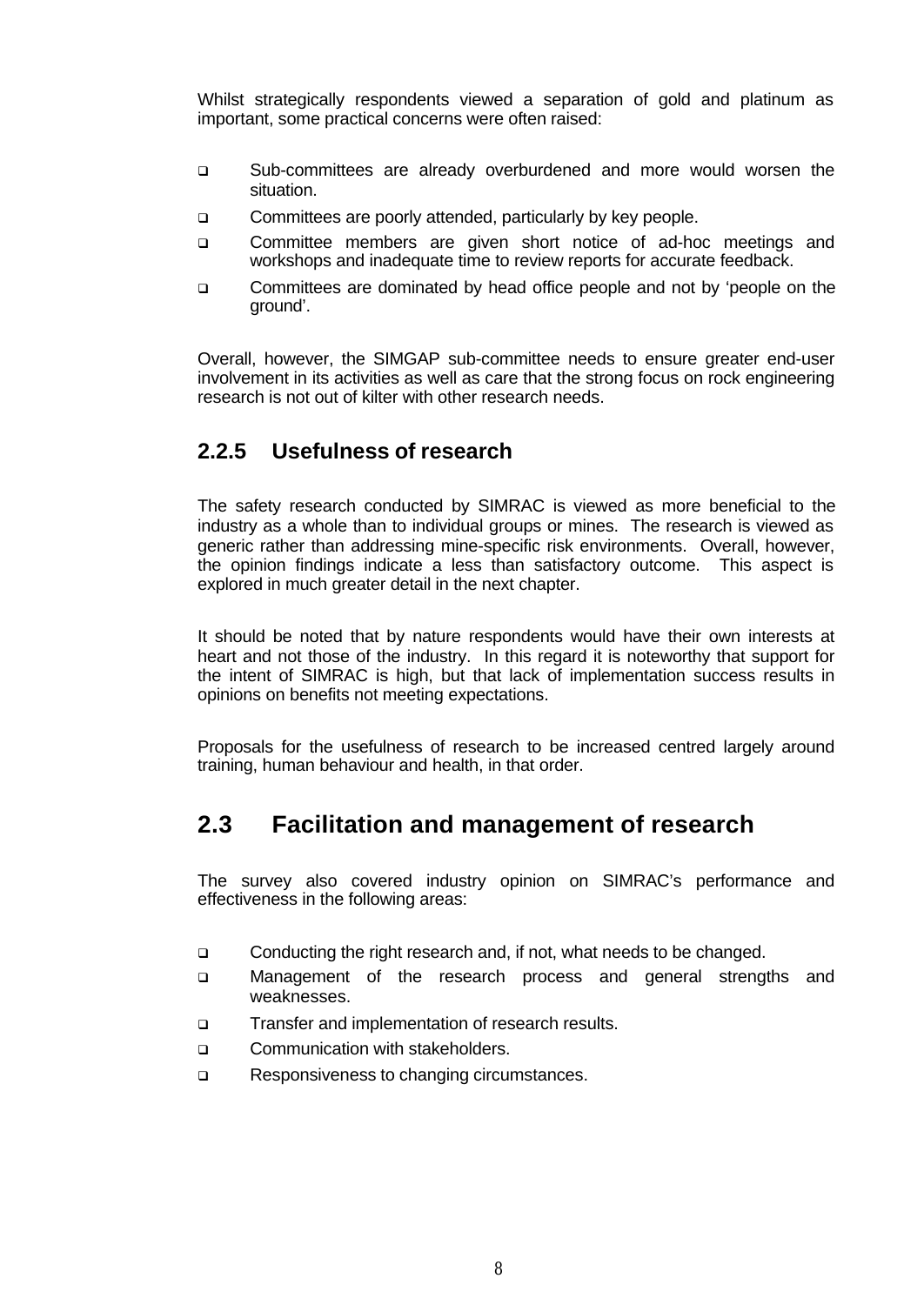

The overall survey result is shown in the diagram below.

With the exception of the management of the research process, the overall result in other areas is less than satisfactory. Each aspect is discussed in more detail below.

### **2.3.1 The right research**

A statistically representative perspective of whether SIMRAC conducts the right research could only be obtained from the employer participants.

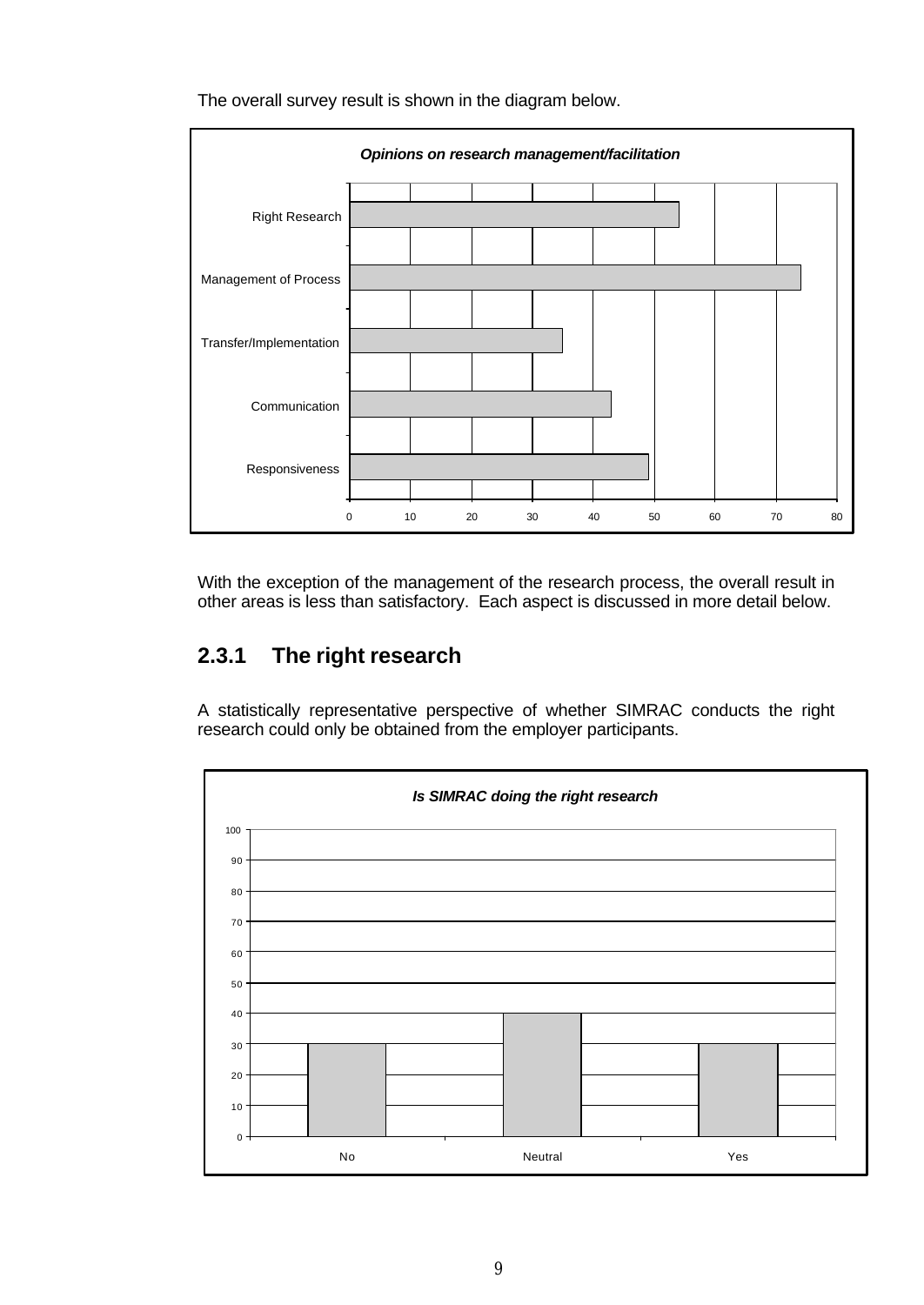The negative perceptions arise largely as a result of:

- q An imbalance in output as a result of a high inclination towards rock engineering research.
- q Unreliable accident statistics that often do not reflect the true causes of accidents, leading to misguided research proposals.
- q Inadequate involvement of end-users in needs analyses and risk assessments resulting in the 'true needs of the industry' not being identified.

The high level of neutrality results mostly from limited awareness and pure uninformedness. A fair proportion of respondents were totally unable to mention or recollect any SIMRAC research topic as they had never been exposed to such information (please note that these respondents were qualified rock engineers or safety managers).

On balance, the overall result is an average rating. Whilst this is certainly not poor, the relatively high proportion of 'negative' views is disconcerting.

The collective response on what research topics should be addressed in future is provided in the diagram below.



 *Note: \* Other research includes, among others, research on flammable gas, noise reduction, off-site environmental issues, rock bursts and early detection of seismic events, transport, awareness campaigns, engineering design and ventilation*

Perhaps the important lesson to be learned from the result is the dire need for an improved understanding of the human factor, both in terms of behaviour and health. The low emphasis given to fundamental research is possibly unfair, but reflects the perception by industry to rather use what has been done than undertake further work to increase the knowledge base.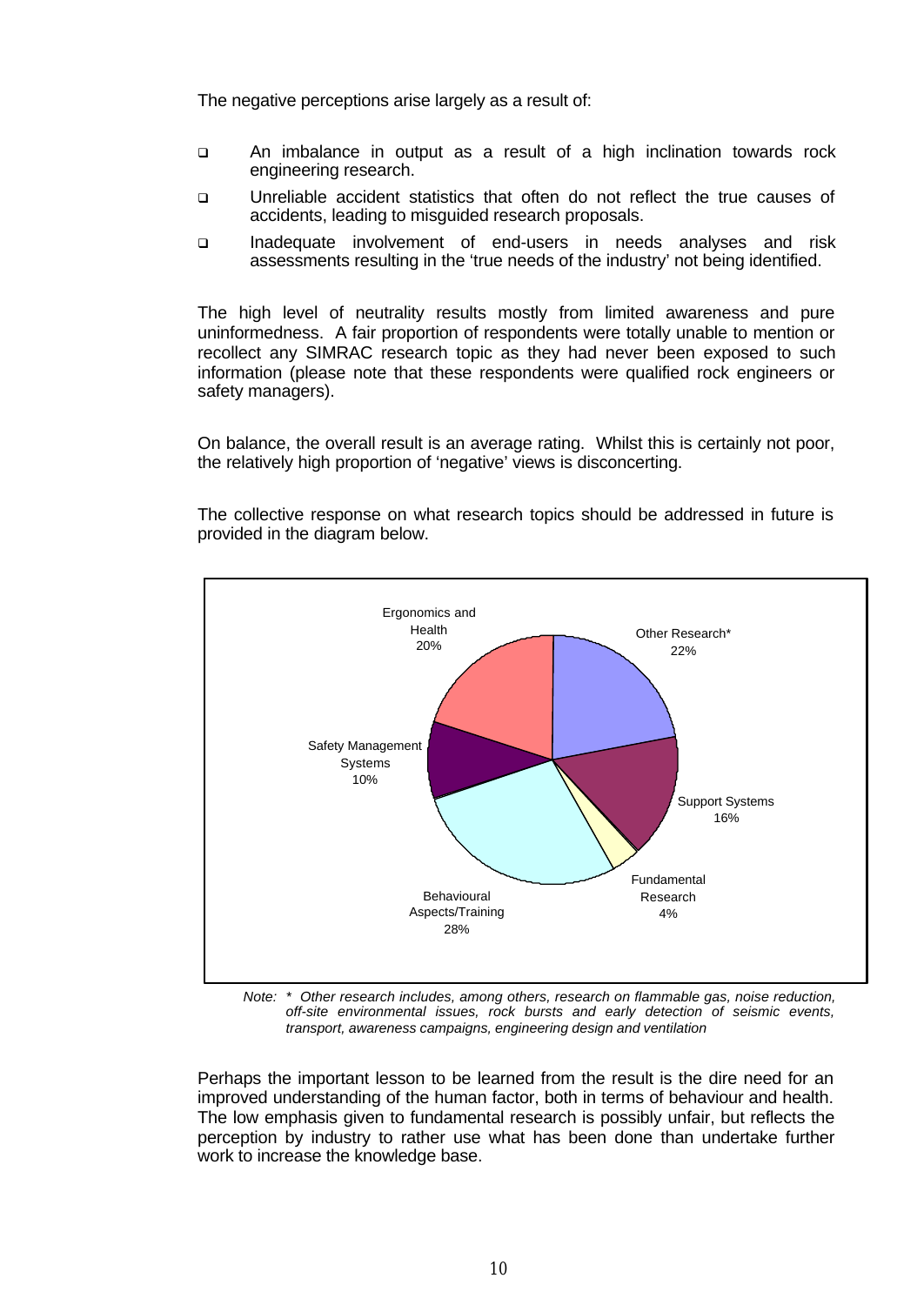### **2.3.2 Management of research process**

SIMPROSS as the managing arm of SIMRAC is highly regarded by the industry, with a rating above 70 per cent. Positives that emerged include:

- □ Good programme management.
- q Good administration.
- □ Generation of an enormous volume of information.
- q Knowledgeable staff.

Often mentioned negatives include:

- q Lack of mine input at problem definition stage.
- q Research results are available too long after project is initiated and target dates are often not met.
- q Mine involvement during different stages of the research process is lacking.
- q The same research houses are conducting the research new insights and perspectives are needed.

### **2.3.3 Transfer and implementation of results**

SIMRAC's performance in the transfer of results and implementation efforts received a relatively low rating. This is largely a result of low levels of receptiveness, inadequate mine management communication, complicated and highly technical research reports, information overload, limited access to computers coupled with usage problems such as downloading pdf files and a too vast and diversified target market.

Research on rock engineering over the period 1993 to 2000 is perceived to have benefited the industry only in part.

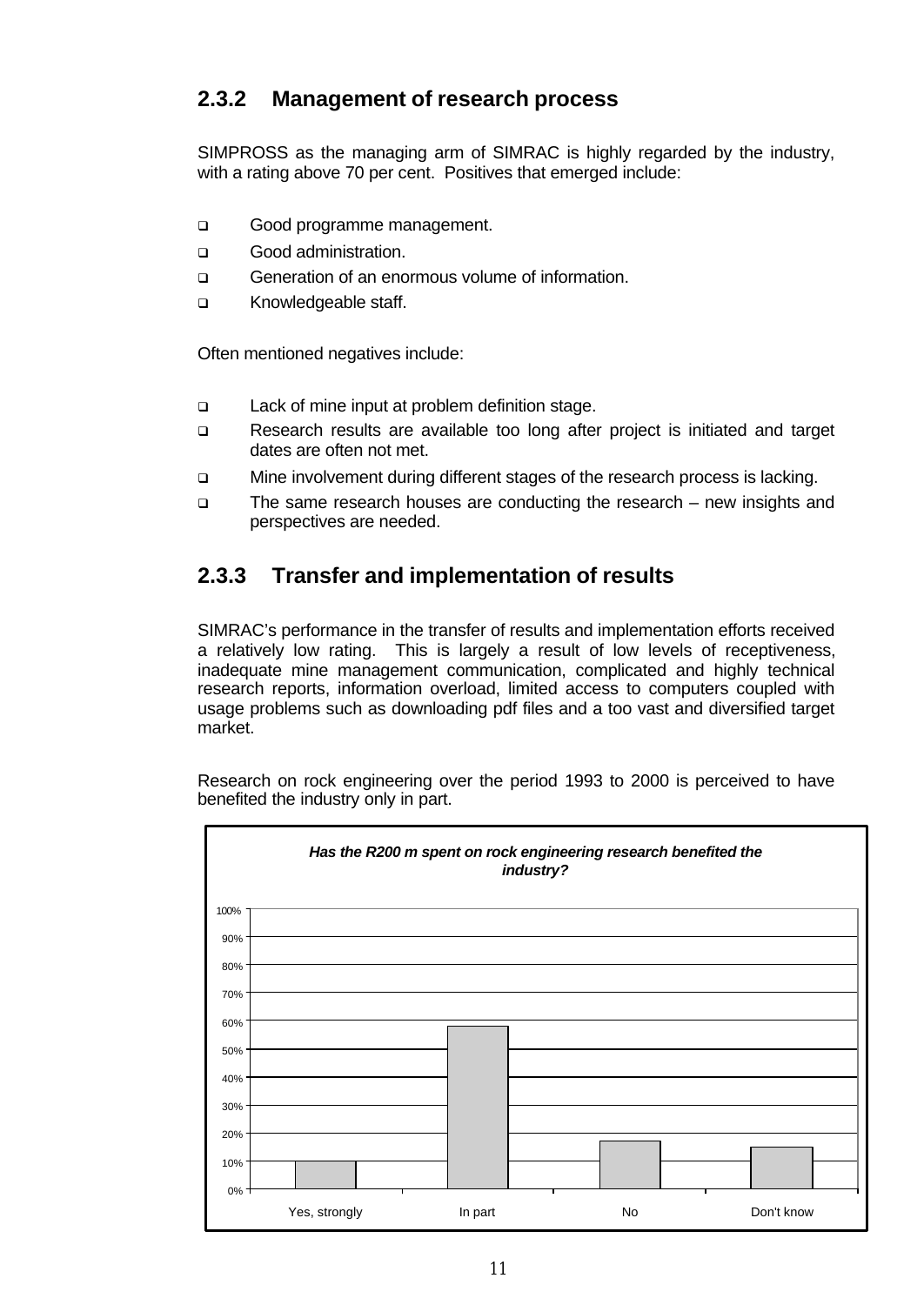### **2.3.4 Communication and responsiveness**

The issue of communication has often been mentioned previously in other areas. What is important to note is that wider direct forms of communication can never be overemphasized, particularly in committee-driven environments. One always perceives that because the members of the committee are informed, everybody is (many people read minutes literally minutes before the next meeting). Innovative and user-friendly techniques (e.g. brief newsletters, executive summaries of reports, SIMRAC promotional material, etc) need to be employed to both communicate wider and build awareness.

One mine managers commented as follows: *"two years ago we knew about every project at SIMRAC. We were regularly contacted and asked to comment on project justifications. Now we are poorly informed".*

Lines of communication that require two-way contact are in particular:

- q Head office mine management to line management.
- **Q** NUM to mine workers.
- **p** DME to regional branches.

This research project again identified the dire need for more personal attention (*"we are finally being listened to"*). One needs to be careful not to become addicted to the e-mail 'culture'.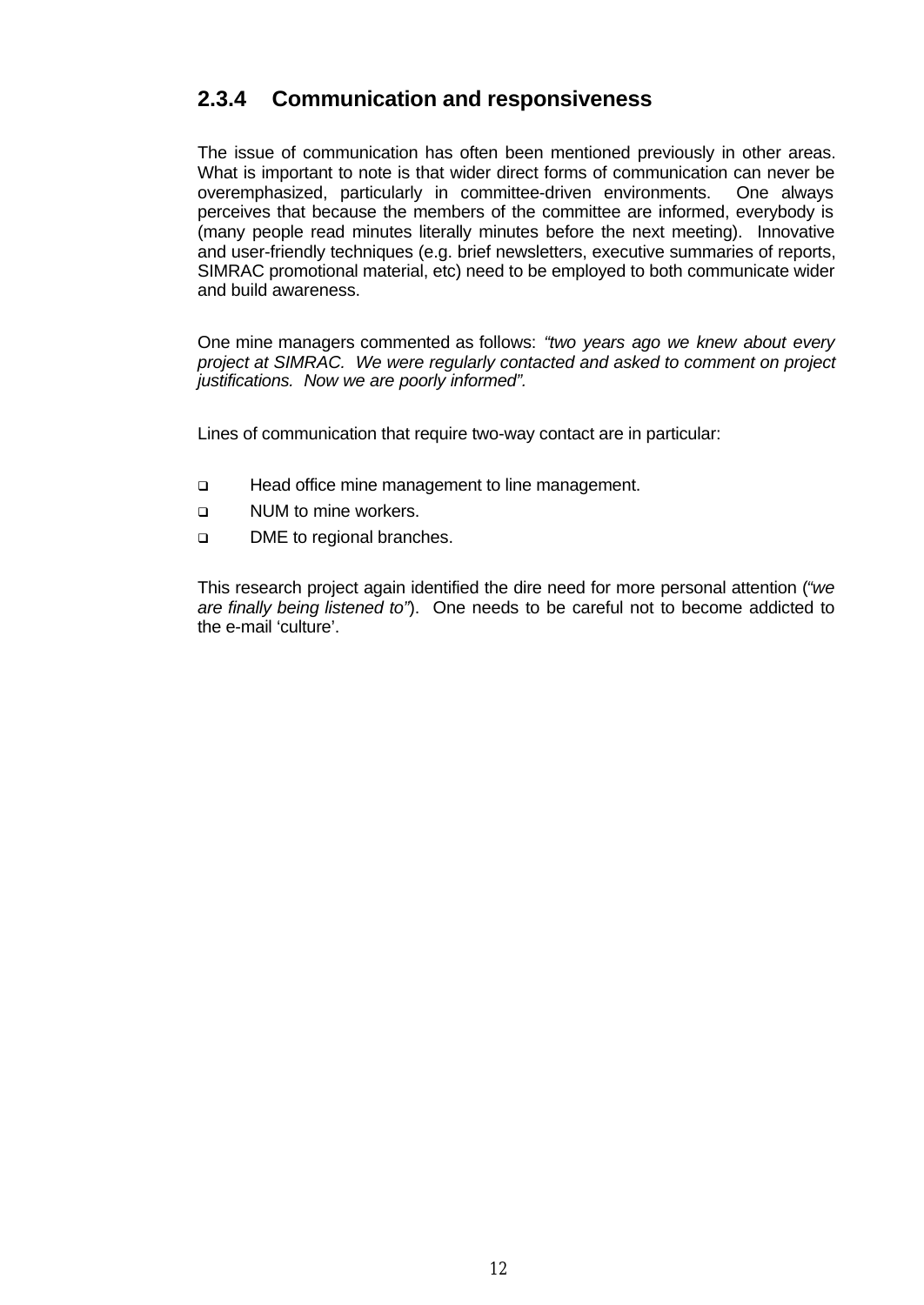## **3. Impact of research on safety in mining**

### **3.1 Introduction**

LHA conducted a number of case studies to further explore the impact of SIMRAC research on safety. The purpose of these interviews was twofold:

- q Firstly, to obtain assessment ratings on a number of questions.
- q Secondly, to explore the thinking underpinning these assessments.

These depth interviews are summarised in this section using the following format:

- q Understanding general industry approaches to safety: In this section the views of respondents on the following topics are given:
	- Overall safety record and factors (successes and failures) that have influenced their safety record.
	- Contributors to improving the respondent's knowledge base on safety.
	- Technologies that have made a significant impact on safety.
- q Exploring the relationship between research and safety improvements. Here the views of respondents are given on the following issues:
	- The role of research in establishing the mines' position with regards to safety.
	- Assessing the impact of SIMRAC research on mine safety.
	- Assessing SIMRAC research areas.
	- Exploring future research focus areas.

### **3.2 General industry approaches to safety**

In this section, the experiences of respondents on the following topics are discussed:

- □ Company safety record over the past 10 years.
- q Factors that have impacted their safety track record.
- □ Improving the knowledge base on safety in mining over the past five years.
- □ Technologies that have made the largest impact on improved safety.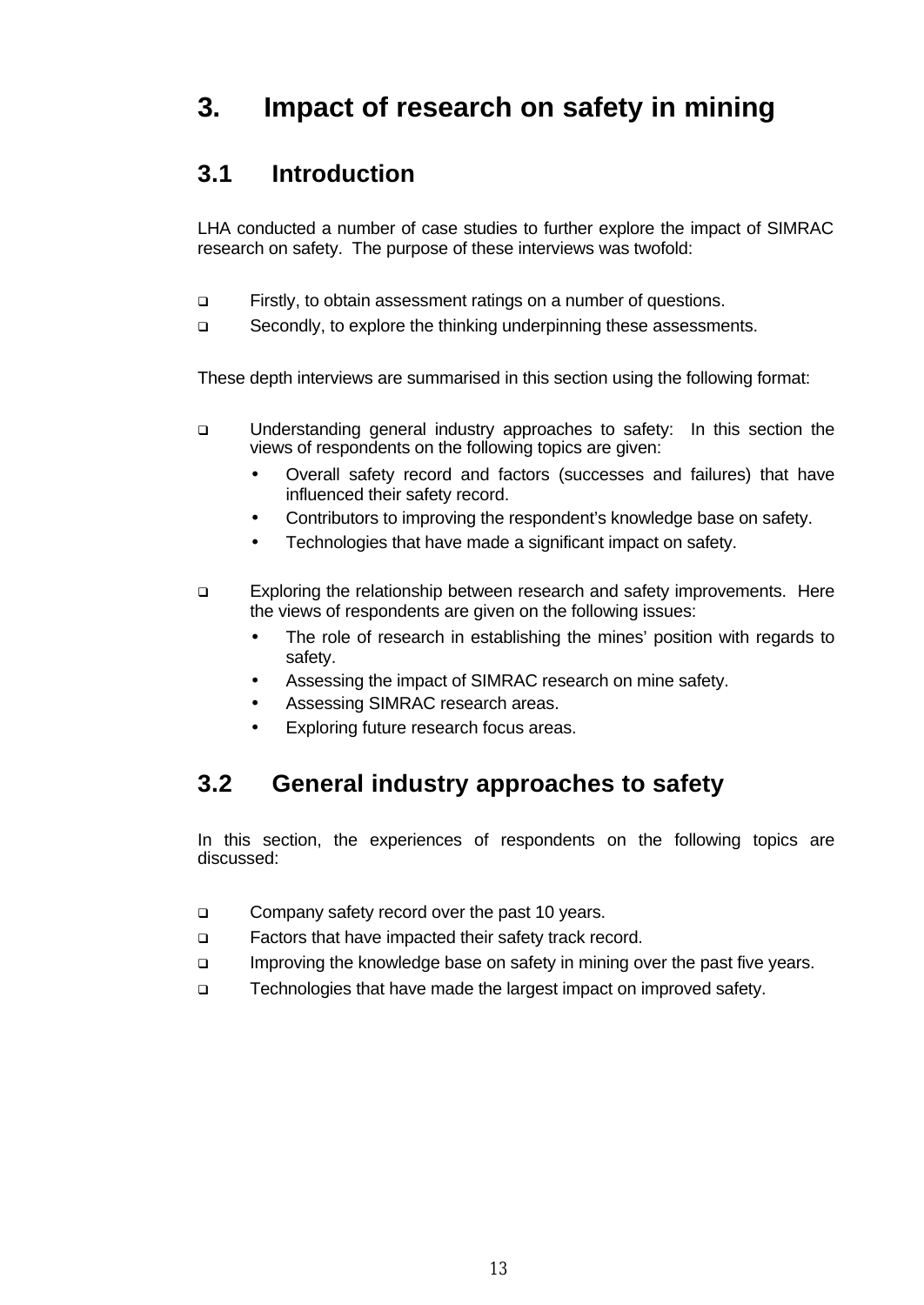### **3.2.1 Views on overall safety track record**

Respondents rated the safety record of their mine/company over the past 10 years in the following manner.



Mine managers and head office respondents rated their safety record as 'below average'. Rock engineers rated their safety record as 'above average'. The interpretation of these ratings requires the following considerations:

- q Mine managers and head office respondents rated their safety record from a holistic (total mine) perspective, i.e. considering all aspects of mine safety. In contrast, rock engineers only considered the safety record related to 'fall of ground'.
- q The 'below average' rating given by senior management is supported by comments such as *"our safety record is not yet good enough"*. However, respondents generally felt that there is an improvement trend in their overall safety record.

### **3.2.2 Factors impacting the safety track record**

Respondents were questioned to uncover the factors that have impacted their safety track record. Reasons for successes and failures, respectively, are discussed below.

#### Reasons for Successes

The four primary drivers of safety success on South African mines are given (in decreasing order of importance) below.

q *Mine management's increased focus on safety.* This factor was frequently mentioned by respondents as the primary driver of improved mine safety. Typical comments in this regard included: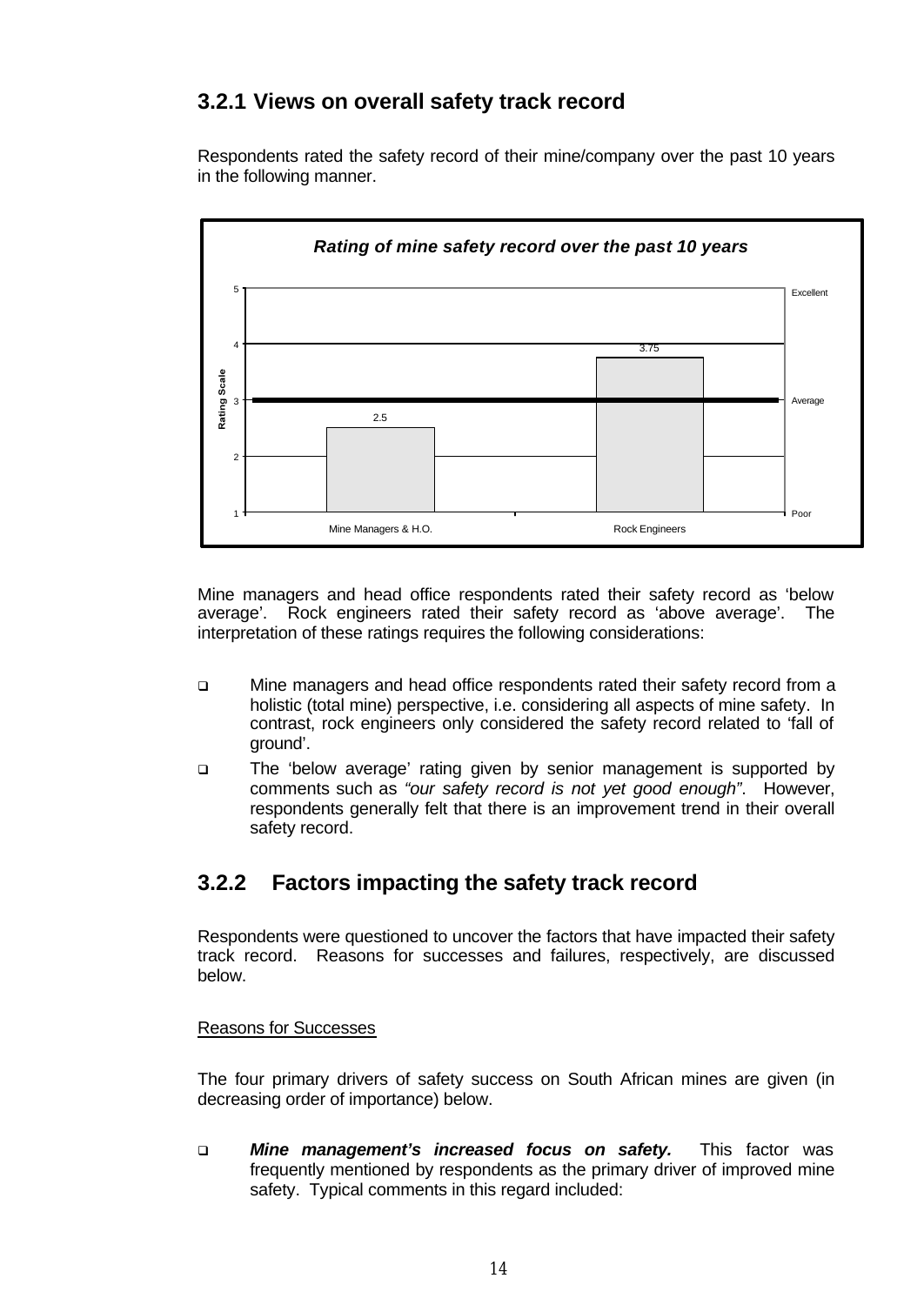- *"Full compliance", "zero tolerance"* campaigns.
- *"Changes in the mindset of mine management. In the past, the approach was 'drill and blast'. The focus has now shifted to how we manage people".*
- *"A first-world approach to safety: fatalities are totally unacceptable".*
- *"Improved communication between management and workers"; "Feedback from workers to higher levels of management has resulted in the successful implementation of many changes".*
- q *Worker education and training.* General education and training at all levels was mentioned as an important contributor to improved mine safety. Furthermore, the training of workers in 'support requirements', 'raising awareness of hazardous conditions' and 'rock engineering principles' was also mentioned.
- q *External pressure.* Respondents mentioned two important external influences that have contributed to improved safety:
	- DME: The DME's 'no-nonsense' approach to improving mine safety. During the discussions, a number of respondents mentioned the closure of Beatrix Mine as a typical illustration of this approach.
	- Image: External pressures by the press [read investment community] and general public have also contributed to an improvement in safety performance.
- q *"We are getting better at doing the basics right".* This statement summarises the positive impact of aspects such as:
	- The implementation and adherence to rock engineering standards.
	- Implementing codes of practise.
	- Implementing (available) stope support technology.

In summary, management's 'safety mindset' is currently perceived as the prime driver of improved safety on mines. The contribution of technology was acknowledged, but not as a prime driver of improved safety.

#### Reasons for failure

Four main themes were identified and are discussed below:

- q *Safety culture.* Respondents commented on issues such as:
	- A lack of a safety culture, and
	- The attitude towards safety. Typical comments included: *"Safety is not always a priority – there are the issues of production driven targets and workers taking shortcuts in haste".*
- **Training and experience.** The focus here was on worker experience and training related to dangerous/hazardous geological conditions:
	- The ability to identify such conditions, and
	- The knowledge and experience to know how to react to the same.
- q *Communication.* Insufficient communication between management and workers on the topic of mine safety. Typical comments by respondents included:
	- *"There is inadequate communication between mine management and the*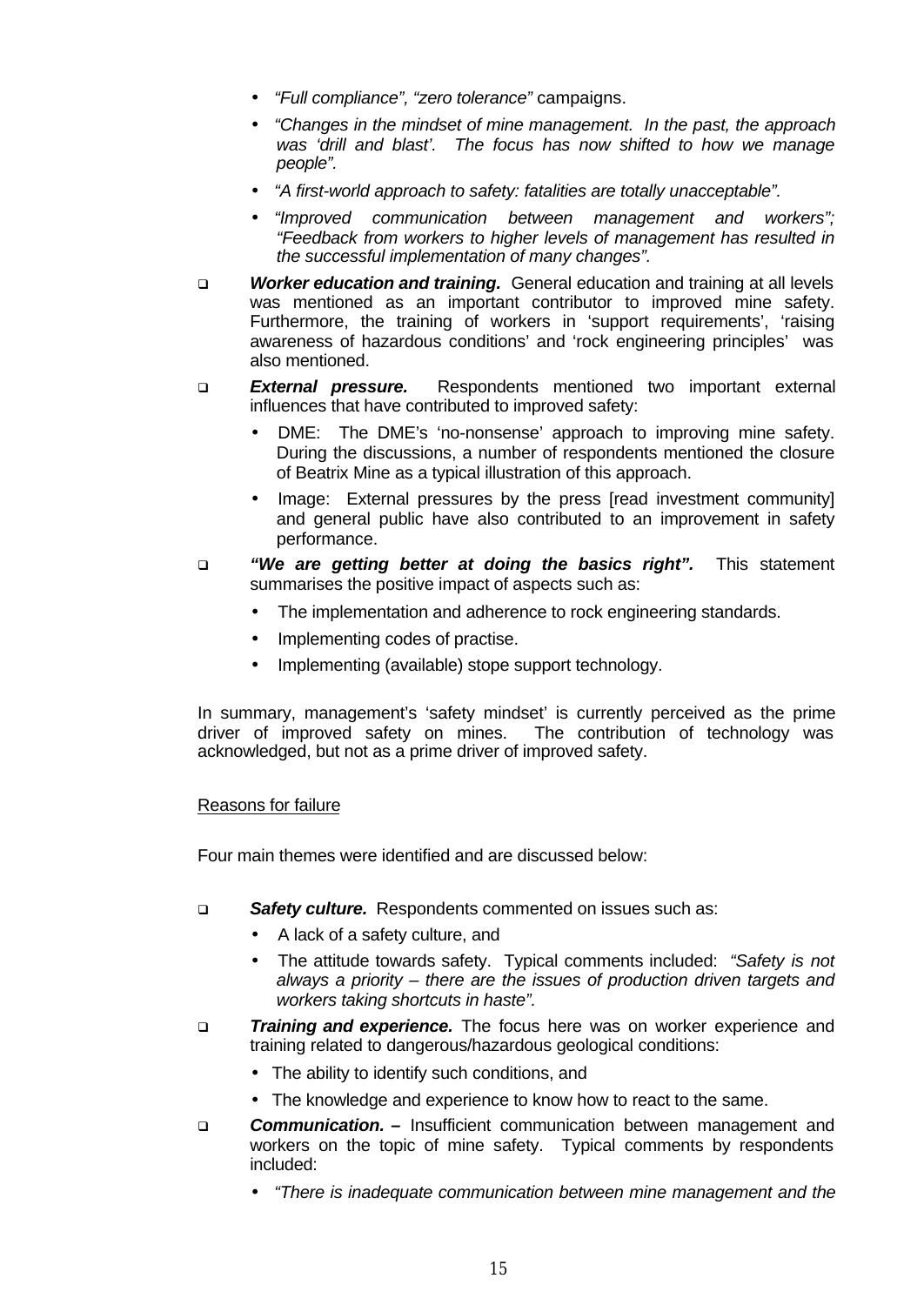*large workforce to establish a basis for the control of safety".*

- *"Failure to get what is discussed at management level down to the workforce at the face".*
- *"Communication gap between workers and management".*
- q *Standards.* Some respondents mentioned inadequate standards as a contributing factor. However, more respondents commented on the failure to adhere to standards as an important consideration, i.e. the 'human element of standards'.

#### Comparing successes and failures

The similarities between the successes and failures are interesting, notably in the areas of safety culture, training, communication and the 'human factor'. From the interviews it is evident that respondents believed that addressing these 'failures' has contributed to 'successes'*,* i.e. improving mine safety.

### **3.2.3 Improving the safety knowledge base**

Respondents were questioned to assess how their knowledge base on safety in mining has improved over the past five years. A summary of their responses is given below.

The primary contributors (in decreasing order of importance) to improving the safety knowledge base of respondents are:

- **Q Own experience and training.**
- q South African National Institute of Rock Engineering (SANIRE) meetings and symposiums.
- q Exposure to risk assessment procedures a technique to uncover true causes of incidents.
- q International exposure respondents mentioned the following international trends as significant:
	- Different and more stringent legal and operating environments.
	- Exposure to the safety culture in other countries. The word 'culture' was used to mainly describe *"… [overseas] companies views on injuries and fatalities"*.

Only one respondent directly credited SIMRAC with contributing towards improving his knowledge base on safety. This should not be interpreted in a negative light only that the profile of safety research needs to be raised by targeted implementation actions.

### **3.2.4 Technologies that have made the largest impact on improved safety**

The respondents were requested to describe three technologies that have made the largest impact on improved safety. A number of technologies were mentioned. However, four technologies were frequently credited with making a significant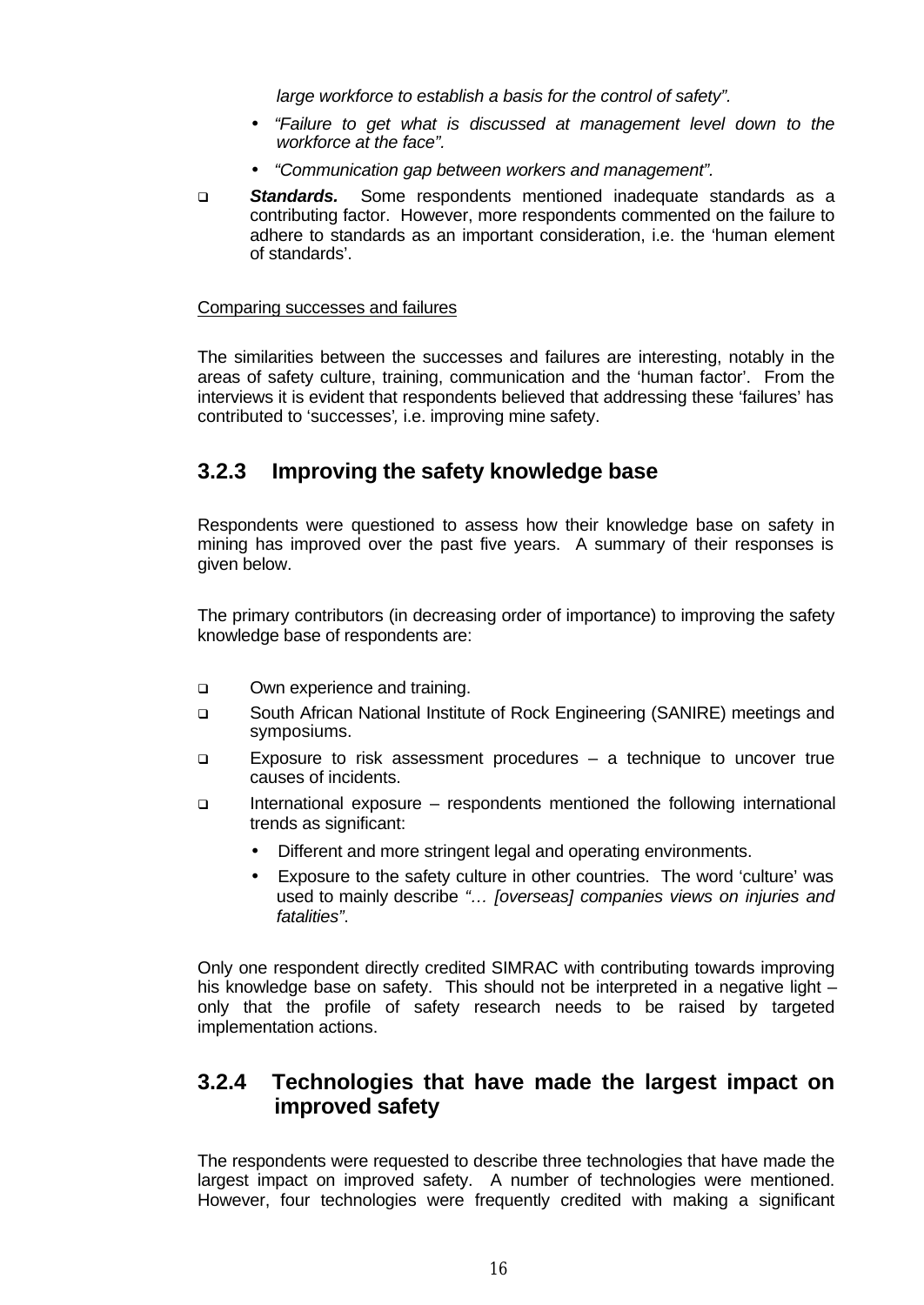contribution. The four, in decreasing order of awareness, are:

- q Pre-stressed elongates: Replacing rapid yield hydraulic props and providing support as close as possible to the face.
- □ Mine planning and design software, resulting in improved mine designs.
- q Backfill, providing permanent support closer to the face.
- q Seismic technology, notably the development of monitoring networks, the recording and analysing of seismic events.

Respondents were also asked to name the suppliers of the technologies mentioned above. The following table gives the supplier most frequently associated with the four important technologies mentioned previously.

| <b>Technology</b>               | <b>Supplier most frequently</b><br>associated           |
|---------------------------------|---------------------------------------------------------|
| Pre-stressed elongates          | in-house<br>External<br>suppliers<br>and<br>development |
| Mine planning & design software | Miningtek                                               |
| <b>Backfill</b>                 | COMRO                                                   |
| Seismic monitoring              | ISSI                                                    |

Only 22 per cent of all respondents credited or associated SIMRAC with the technologies mentioned above.

### **3.3 The relationship between research and safety improvement**

### **3.3.1 The role of research in establishing the position of mines with regards to safety**

Respondents were questioned on the impact/influence of research on establishing their mine's current position with regards to safety.

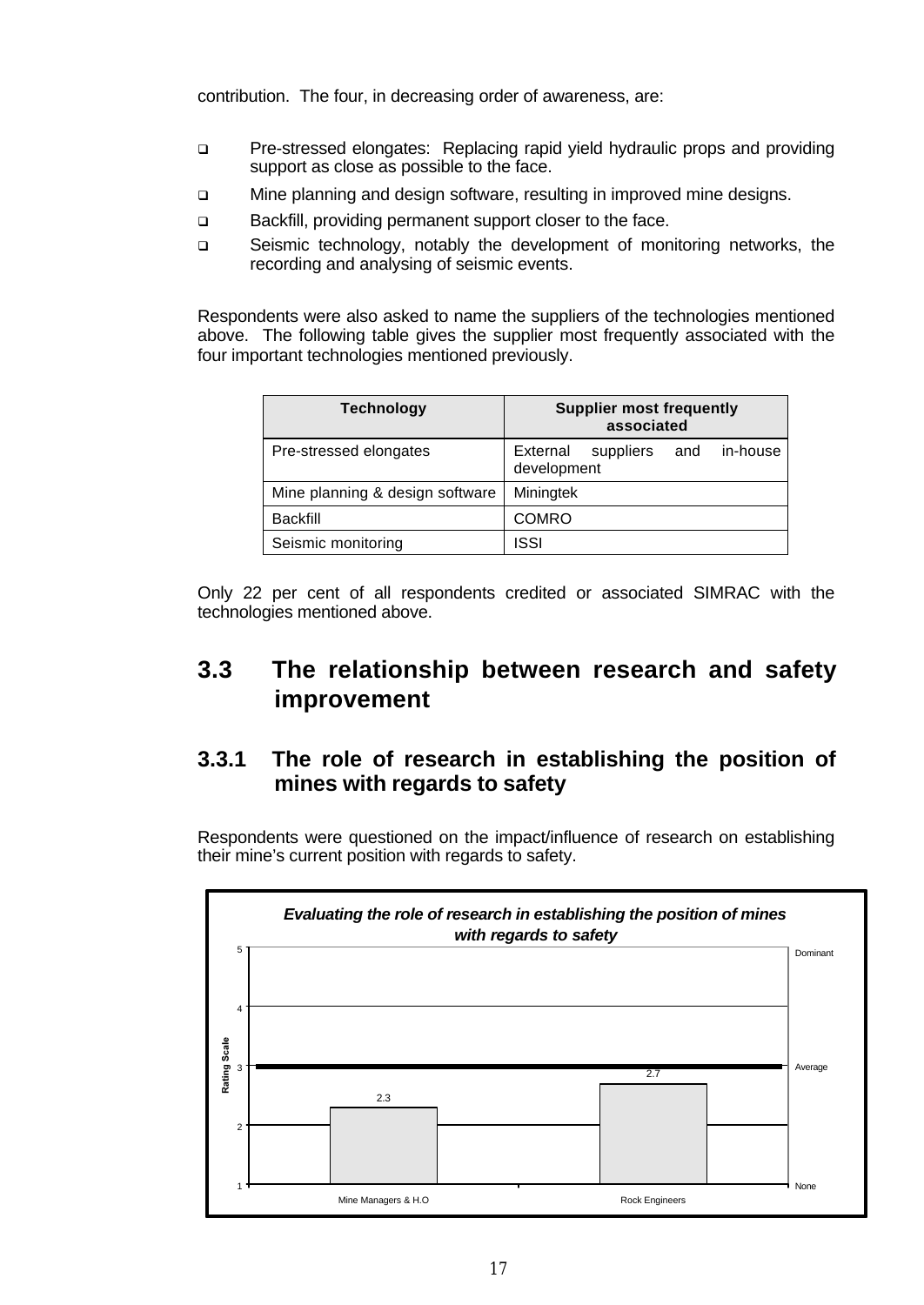Mine managers and head office respondents rated the impact of research as 'below average'. Rock engineers rated the impact of research as 'average'. The general feeling was that the prime drivers of safety were:

- □ A changed attitude towards safety.
- q Getting better at doing the basics right, typically stope support systems.
- □ Creating a safety culture on the mine.

Research *per se* was therefore not credited with making a significant impact on the positions of mines with regard to safety.

### **3.3.2 Assessing the impact of SIMRAC research on mine safety**

Respondents were requested to rate the overall correlation between SIMRAC research and improved safety in mining:



All the respondents rated the correlation as 'below average'. The average rating was 40 per cent. LHA further questioned respondents on their reasons for these ratings.

These depth discussions are summarised below:

#### q *Is SIMRAC a waste of time and money?*

Respondents were critical of the impact of SIMRAC research on mine safety - some respondents did rate the impact of SIMRAC as *"poor"*.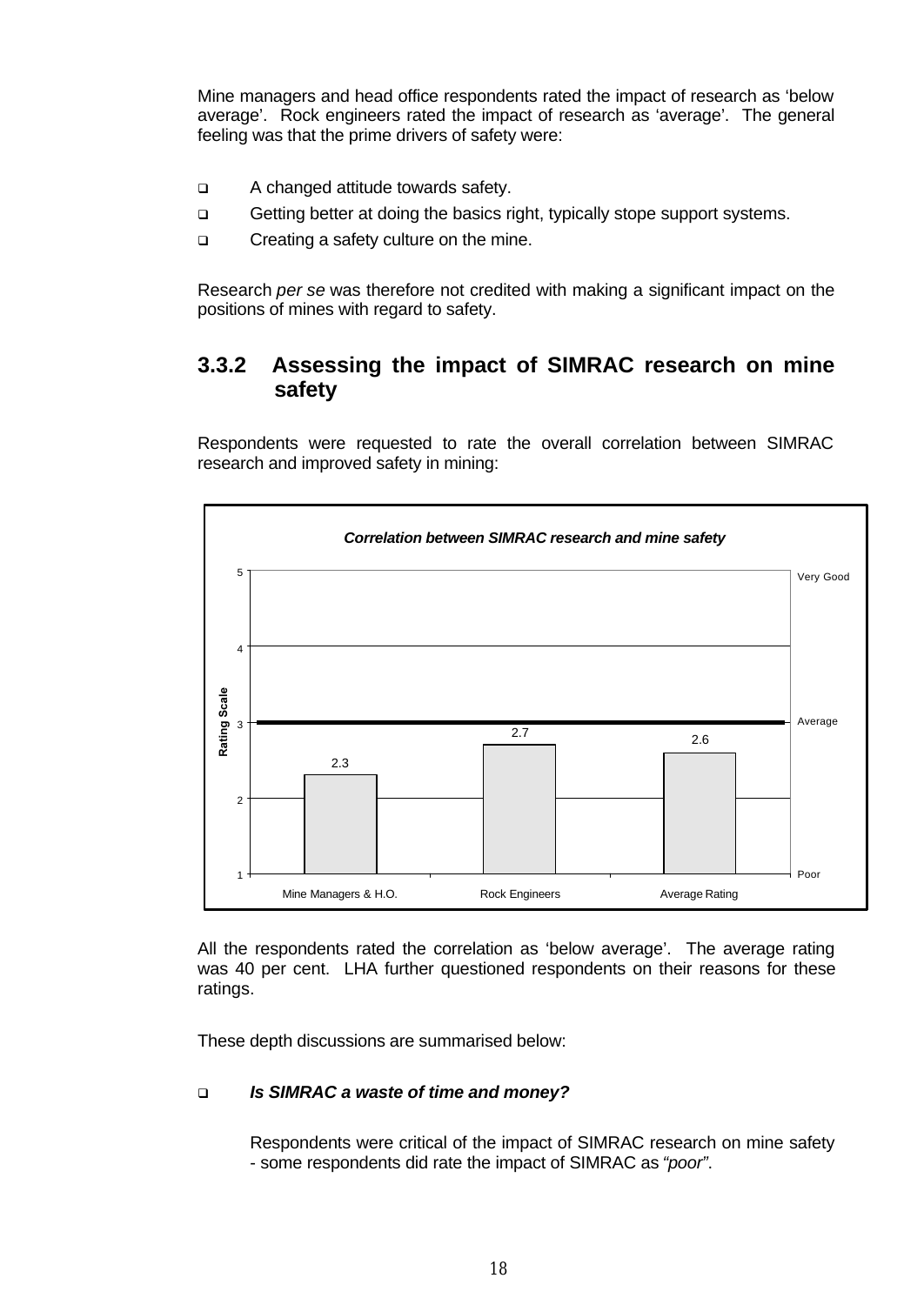However, not one respondent argued that SIMRAC activities should be terminated.

Comments made by respondents in this regard included:

- *"The correlation [between SIMRAC research and improved safety in mining] is, at best, tentative and it is also not as good as it should be"*.
- *"There may be a perception that there is a strong correlation. But, if we are honest, then we must admit that we are actually using a small percentage of their work"*.
- *"SIMRAC is not a waste of time and money. The issue is how to assimilate the technology and how to use it".*
- *"SIMRAC rates 'high' on improving rock engineering knowledge. They rate 'poor' on actual safety impact"*.
- q *Why is the correlation between SIMRAC research and improved mine safety low?*

The responses to this question are grouped into five broad themes:

(i) Theme 1: All parties should accept equal 'blame'.

Respondents acknowledged the low correlation between SIMRAC research and improved mine safety. The first reaction was to blame SIMRAC. During subsequent probing, respondents acknowledged that all role players are represented on SIMRAC, and that blaming SIMRAC was effectively pointing fingers at themselves.

Specific comments made by respondents:

- *"We cannot blame SIMRAC for the 'disconnectedness' between research outcomes and improved mine safety".*
- *"SIMRAC and the mining industry should accept equal responsibility (blame) for the 'disconnectedness'".*

Again, respondents qualified their criticisms with comments such as:

- *"The SIMRAC system is basically sound".*
- *"SIMRAC has produced some research gems".*
- *"The three main parties in SIMRAC have all bought into and agree and support the intent of the organisation. However, it is at the strategy implementation level (i.e. how to implement this intent) that SIMRAC falls down".*

Two reasons for the 'disconnectedness' were identified:

- *Apathy. "SIMRAC is plagued, to a certain degree, by apathy and some mistrust among the role players"*.
- *SIMRAC committees and proposal selection.* The key issue appears to be the proposal selection process. Industry representatives appear to be unable to devote sufficient time to the analysis of needs and proposals, and therefore to the selection of projects. Furthermore, in the words of one respondent: *"…the system for the selection of research proposals is sometimes a game of 'compromise politics'*: *You (your company) agree to support research proposals in*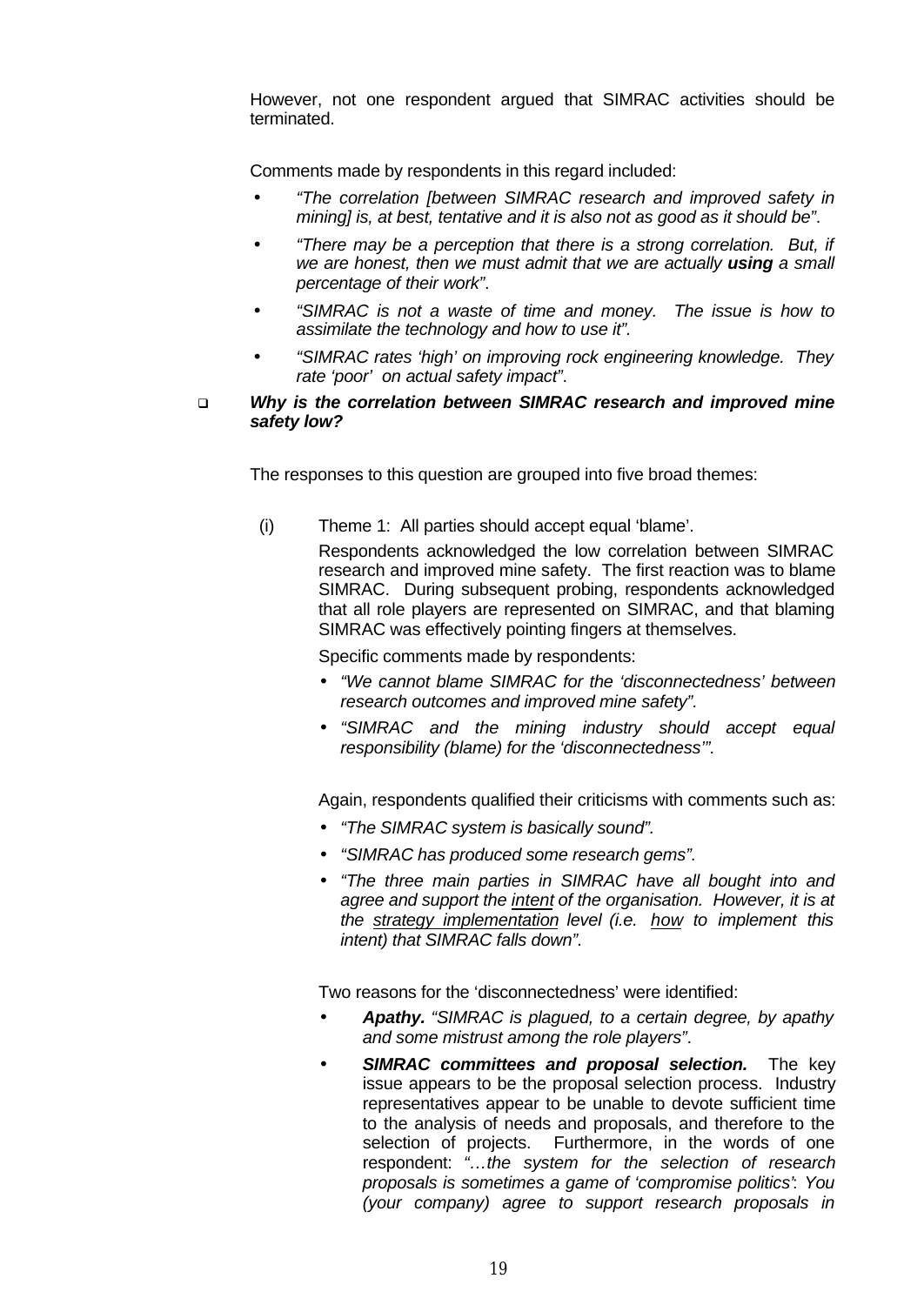*exchange for later support for your proposed research"*. This in turn may influence/impact the poor implementation record of SIMRAC research: the mines are not totally convinced of the merits of the actual research. Respondents at mine level did frequently mention that *"they are not consulted in project selection"*.

- (ii) Theme 2: What can be done to overcome the 'disconnectedness'? The key issue here was *"how do we [the industry] extract more value from the current set-up?"* A solution (in the words of a senior industry respondent) was:
	- For SIMRAC: *"Focus on the customer"*.
	- For the industry: *"We need to get off our backsides to ensure that we get the most value out of the SIMRAC system"*.

Note the dual responsibility to increase the value of the SIMRAC system.

It was interesting that only one mine had procedures in place to actively extract value from the SIMRAC system. This mine had established a forum where the key aim is to study every SIMRAC project in order to extract maximum benefit for the mine.

(iii) Theme 3: Isolating the unique contribution of SIMRAC is difficult.

In discussions on this topic, mine managers frequently raised the following comment:

*"It should be remembered that mine management is already focussing on areas that are also researched by SIMRAC. It is therefore difficult to determine SIMRAC's unique contribution to improved safety in mining".*

(iv) Theme 4: The important role of mine inspectors

About 17 per cent of respondents mentioned, without any prompting, the important role of the inspector of mines in improving mine safety. Typical comments by respondents are:

- *"The local inspector of mines has greatly contributed [to mine safety]".*
- *"We have a full-time dedicated mine inspector. His contribution to improving safety is invaluable".*
- *"The positive contribution [to mine safety] by mine inspectors must be mentioned: they do regular mine inspections and they are always available to advise".*
- (v) Theme 5: The valuable role of SIMPROSS staff A number of respondents mentioned, without any prompting, the valuable role of SIMPROSS staff. A typical comment: *"The sterling work done by SIMRAC/SIMPROSS staff cannot and may never be under rated. They are dedicated, passionate people"*.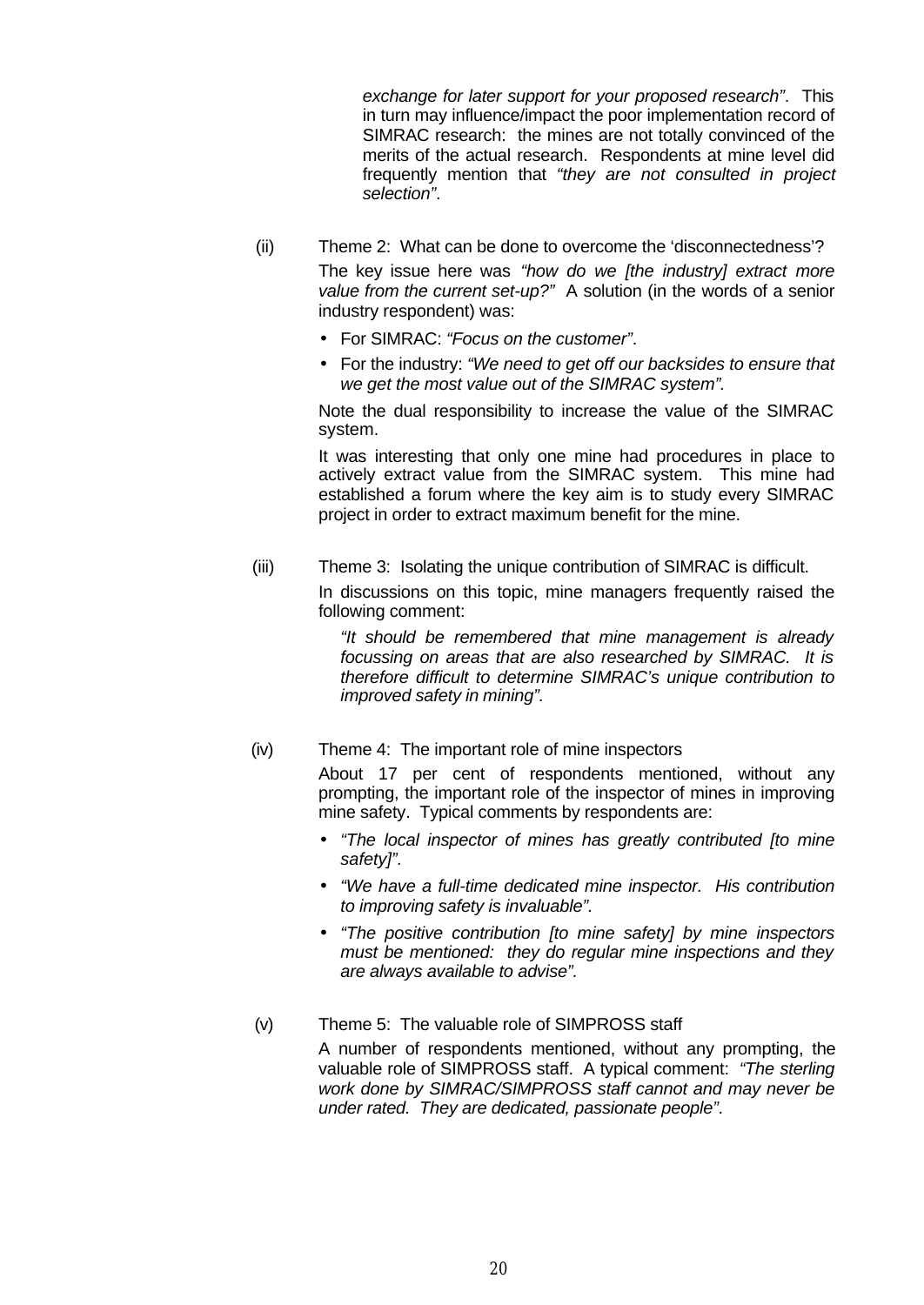### **3.3.3 Assessing SIMRAC research areas**

SIMRAC research expenditure since 1993 was categorised into eight focus areas. Respondents rated the significance, impact and benefit/cost of each focus area. Ratings are given in the graph below:



- q Mine support design to prevent rock falls received the highest ratings on all three assessment criteria.
- p Preconditioning techniques to control rock bursts and understanding and defining geotechnical conditions received lower than average benefit/cost ratings.
- q Seismicity: Understanding seismicity received relatively lower benefit/cost ratings. LHA believes that these lower ratings are influenced by the complex nature of the seismic problem. Typical comments by respondents in this regard:
	- *"The problem is just too big. We can build many models and we can operate within all the guidelines. But, it will never, ever be sufficient".*
	- *"Research is understood by managers but not by first-line supervisors. These high-level technical reports must be simplified to enable first-line supervision also to understand".*
- □ Locomotive design: Respondents were generally very critical of work in this area. Typical comments included:
	- *"Why does SIMRAC spend any money when suppliers are (and should be) already spending more research money on this topic".*
	- *"This work should be done by suppliers!".*
- q Handbooks: Respondents generally commented favourably on the relatively low cost of work in this area.
	- Rock engineering practice. The only criticism was: *"VESS models/guidelines were published before final research results were available. The bottom line is that the VESS models (as published) are invalid".*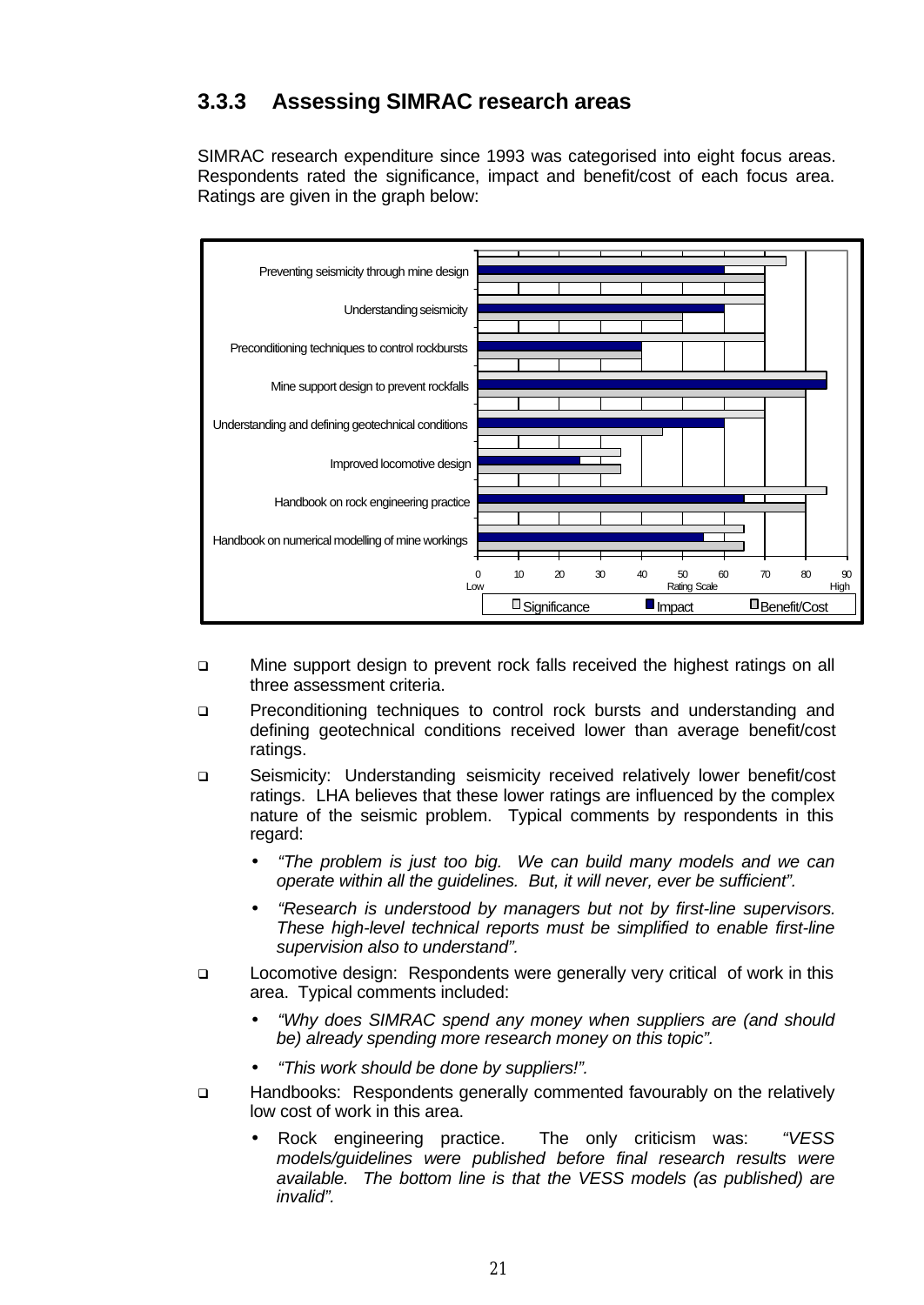• Numerical modelling: The second volume was only distributed recently. The lower impact rating may be contributed to the perception of respondents that they need to purchase *"coding software"* in order to read the CD-ROM.

### **3.3.4 Future research focus areas**

The views of respondents on future SIMRAC research are summarised below. It should be noted that the aim was to obtain broad guidelines.

- q *Safety culture*. There was overwhelming support for research into better understanding and influencing people's behaviour. The following comments by respondents will attempt to delineate the scope better:
	- *"Bringing about a safety culture on mines".*
	- *"Research to uncover why people, who have been trained and equipped to work safely, engage in unsafe and fatal acts".*
	- *"About 50 per cent of the [research] expenditure on rock bursts and rock falls should be directed to understanding and influencing people's behaviour"*.
- **Training**. The training of underground workers in strata control principles was also frequently mentioned. Some respondents, however, felt that SIMRAC should not be involved in training *per se*, but should develop the course content for the training of workers in strata control, typically the identification of hazardous ground conditions, etc.
- q *Support Systems*. Respondents mentioned a range of support related future research topics, including:
	- *"A quick and reliable non-destructive method to evaluate the quality of existing support: A miner walks up to existing support and uses this technique to evaluate/rate the quality of the support".*
	- *"Support design in seismic mines".*
	- *"Active support at the work face".*
- q *Seismicity.* Respondents at seismic mines felt very strongly that research in this area must continue. Specific comments included:
	- *"The chances of success in this field are low. But, we must keep going – people are being killed".*
	- *"We must improve our ability to predict; to withstand the damage created by seismic events; and to develop the technology to remove workers from the work face".*
- q Other suggested research focus areas included:
	- Mining methods, mine layout and pillar design.
	- Developing technology to evaluate rock stability in development ends and/or stope faces. This technology must be developed for use by unskilled mine workers.
	- Backfill.
	- Productivity improvement methods.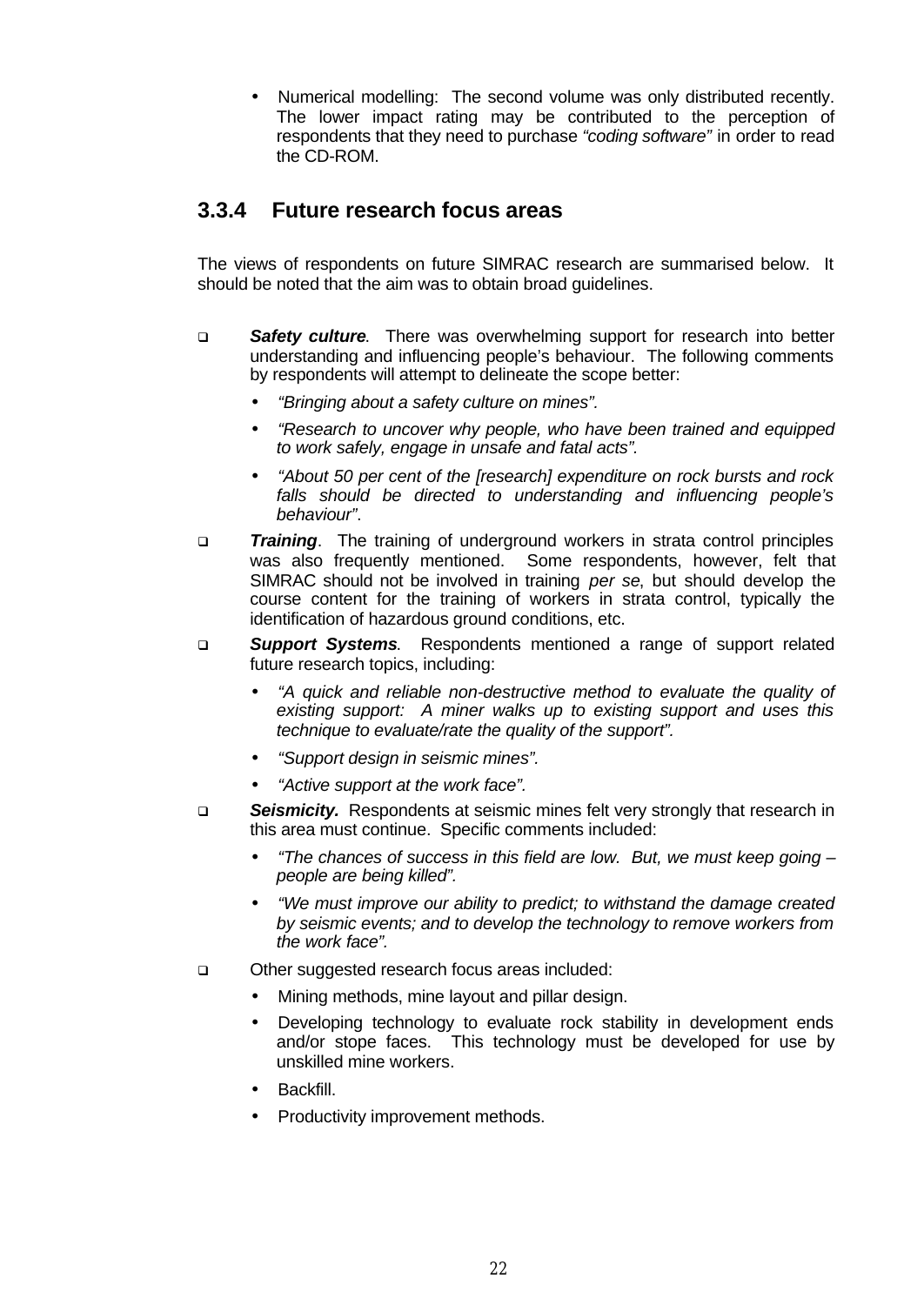During the depth discussions on future research areas, respondents made a number of interesting observations:

- q *"I know there is pressure to focus on adding value immediately. Research should be done now in order to build our knowledge base - in order to add value in future. The SIMRAC model is the right way to go. The question is just are we optimising the value that SIMRAC can deliver".* (Mine manager)
- q *"Our mining depth will remain at 3 000m for the life of the mine. We have the technology to mine at this depth. I believe the focus to improve our safety should now turn to people"*. (Mine manager)
- q *"Research value is created when the following conditions are met:*
	- *There is a reasonable chance of a successful outcome.*
	- *Research is driven by a specific need that must be met/satisfied within a specific period of time.*
	- *The end-user was intimately involved in all stages of the research project, including the design and specification, as well as implementation."* (Senior Rock Engineering Manager*).*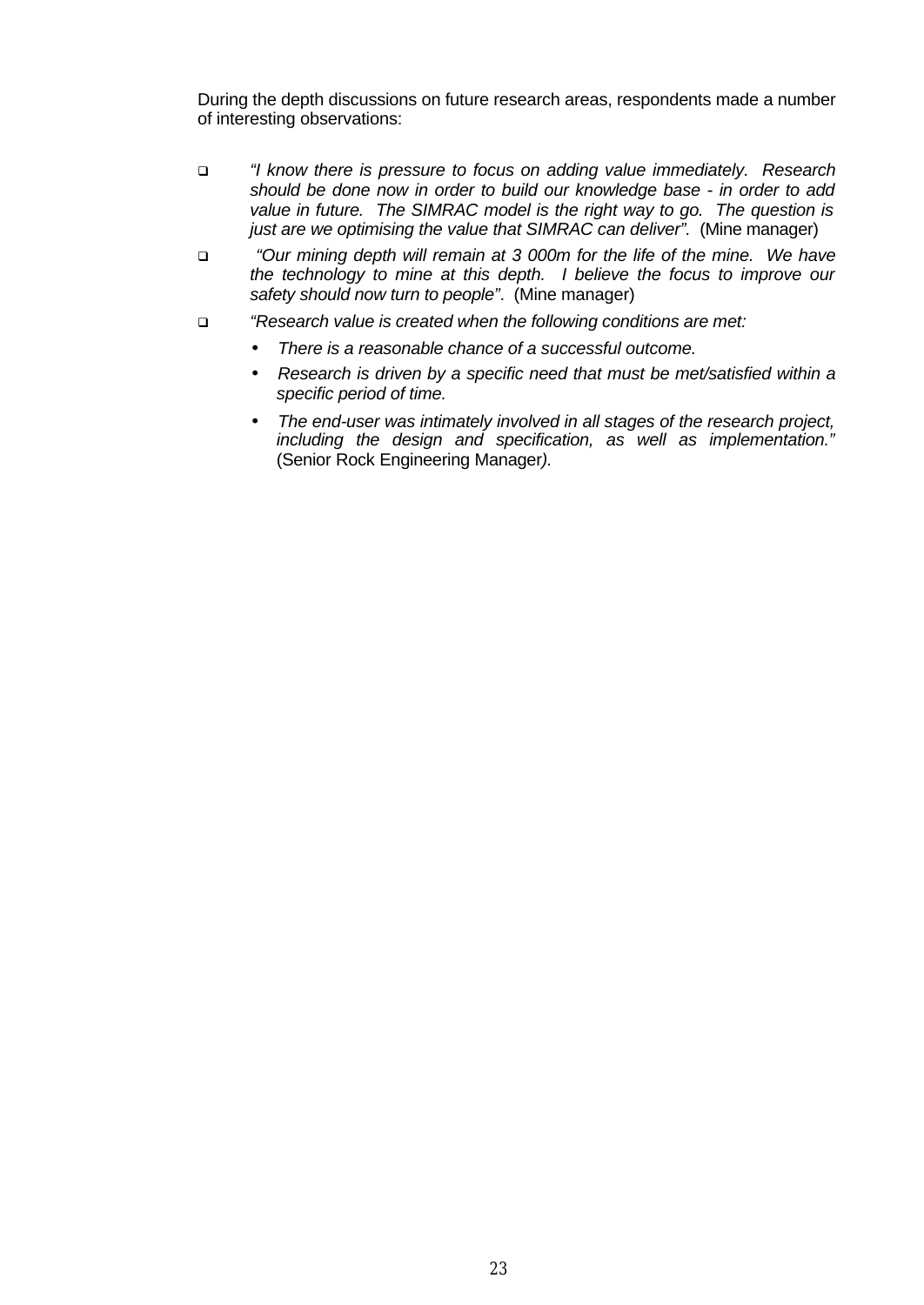## **4. Conclusions and recommendations**

### **4.1 Conclusions**

The key findings of the study relating to SIMRAC's role, impact, processes and profile, respectively, are discussed below.

### **4.1.1 The role of SIMRAC**

At the outset it can be stated that the research indicated that SIMRAC is not a waste of time and money. General positives that have emerged from the research are the:

- q Importance of the tripartite alliance underpinning SIMRAC, and that the existing structure should remain.
- **q** Agreement and support for the intent of the organisation.
- q Acceptance of the levy funding mechanism with no meaningful alternatives suggested.
- q SIMRAC research is relevant to South African mining conditions.

In summary, the research indicated general support for the SIMRAC model. Outreach mechanisms need to be put in place, however, to ensure greater contribution and participation by decentralised levels of mining management and workers.

### **4.1.2 The impact of SIMRAC**

SIMRAC research outputs have significantly increased knowledge in the areas of rock bursts and rock falls. In the words of one respondent: *"The organisation has produced some research gems"*.

The impact of the organisation as measured by the correlation between safety improvements and SIMRAC research outputs, was rated relatively low. This low rating can be explained by the following considerations (not presented in any order of importance):

- q The general lack of implementation of SIMRAC research results only a small percentage of SIMRAC outputs is actually used.
- q Mine management's increased focus on worker education and training. Technology is not currently perceived as a prime driver of improved safety.
- q Mine safety is a multi-faceted issue. Isolating the unique contribution towards safety improvements of SIMRAC research is very difficult. This separation is further complicated by the overlap between SIMRAC research focus areas and initiatives by mine management.
- q A disproportionate research focus on gold relative to the platinum mining industry.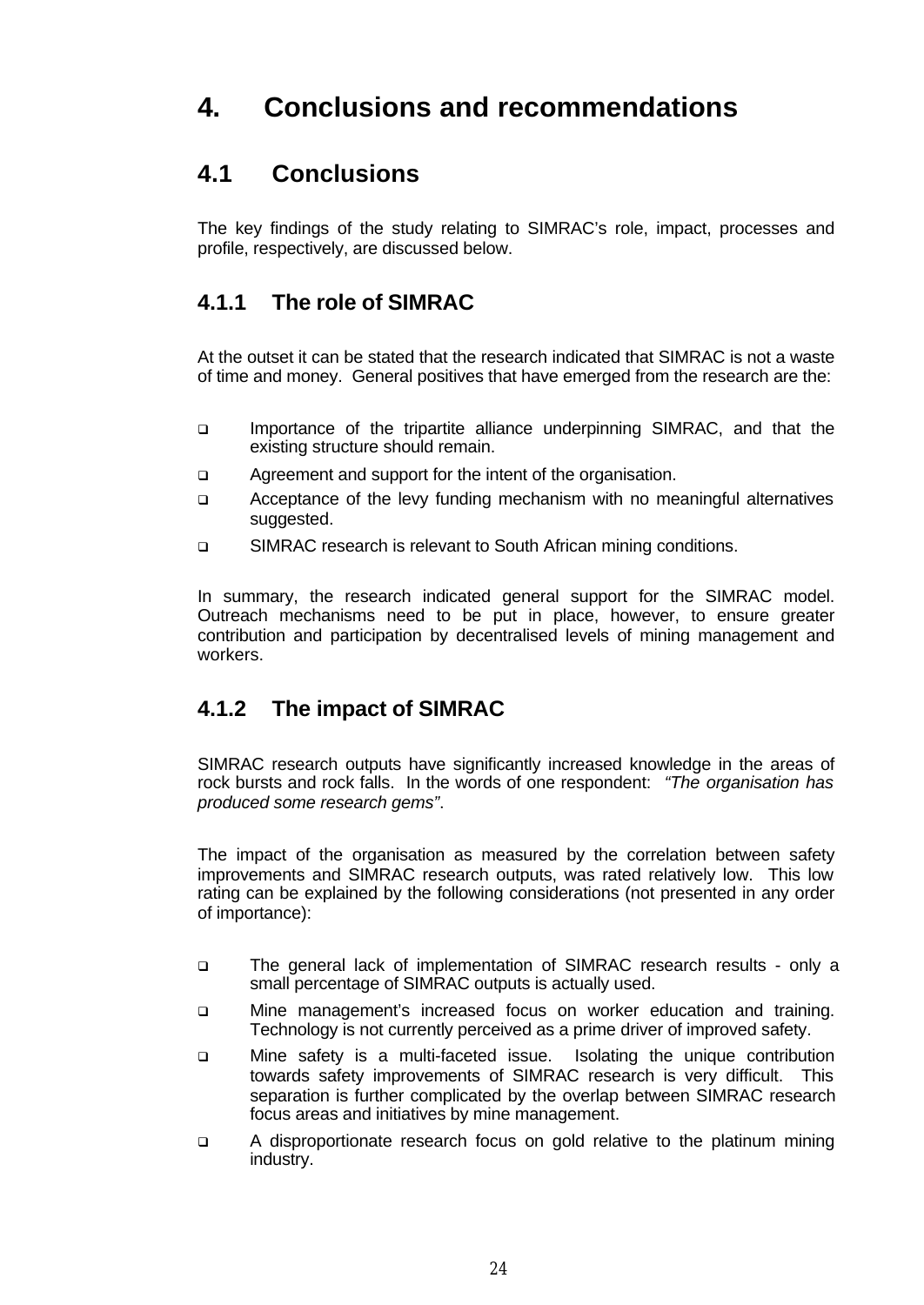### **4.1.3 SIMRAC processes**

Strong support emerged for the work done by SIMPROSS, notably in the areas of research management and facilitation and their administrative support function.

Concerns were identified in the following areas:

- q A lack of technical expertise by labour and the Department of Minerals and Energy (DME). This impacts negatively on their ability to contribute as equal partners in the various committees.
- q A perceived lack of active participation (bordering on apathy) by all stakeholders in the various SIMRAC committees.
- q Project selection: Firstly, project selection is impacted by industry representatives that appear to be unable to devote sufficient time to the analysis of needs and proposals. Secondly, direct inputs from stakeholders (mine managers, engineers, safety representatives and mine inspectors, etc) at mine level are lacking.
- q The transfer of SIMRAC research outputs to stakeholders at the mine level are inadequate:
	- SIMRAC processes, notably communication and implementation management have improved but are not yet adequate.
	- Mines are not actively exploring and pursuing opportunities for transferring SIMRAC outputs into their operations. The same apply to labour and DME representatives at mine level.
- q Project governance is lacking with research projects running without project champions from the industry.

### **4.1.4 The profile of SIMRAC**

Stakeholders' perception and knowledge of SIMRAC vary greatly. There is clearly significant 'noise' in the market that is negatively impacting SIMRAC's profile.

Occasionally, a blurred distinction between SIMRAC and major research providers was also evident: criticism against such research providers was projected on SIMRAC.

### **4.2 Recommendations**

### **4.2.1 Needs analysis**

SIMRAC should employ a process to explicitly and publicly develop and formulate its research objectives and thrusts and use a weighting system as a means of providing budget guidance to its research efforts and a rationale to mining role players and the public.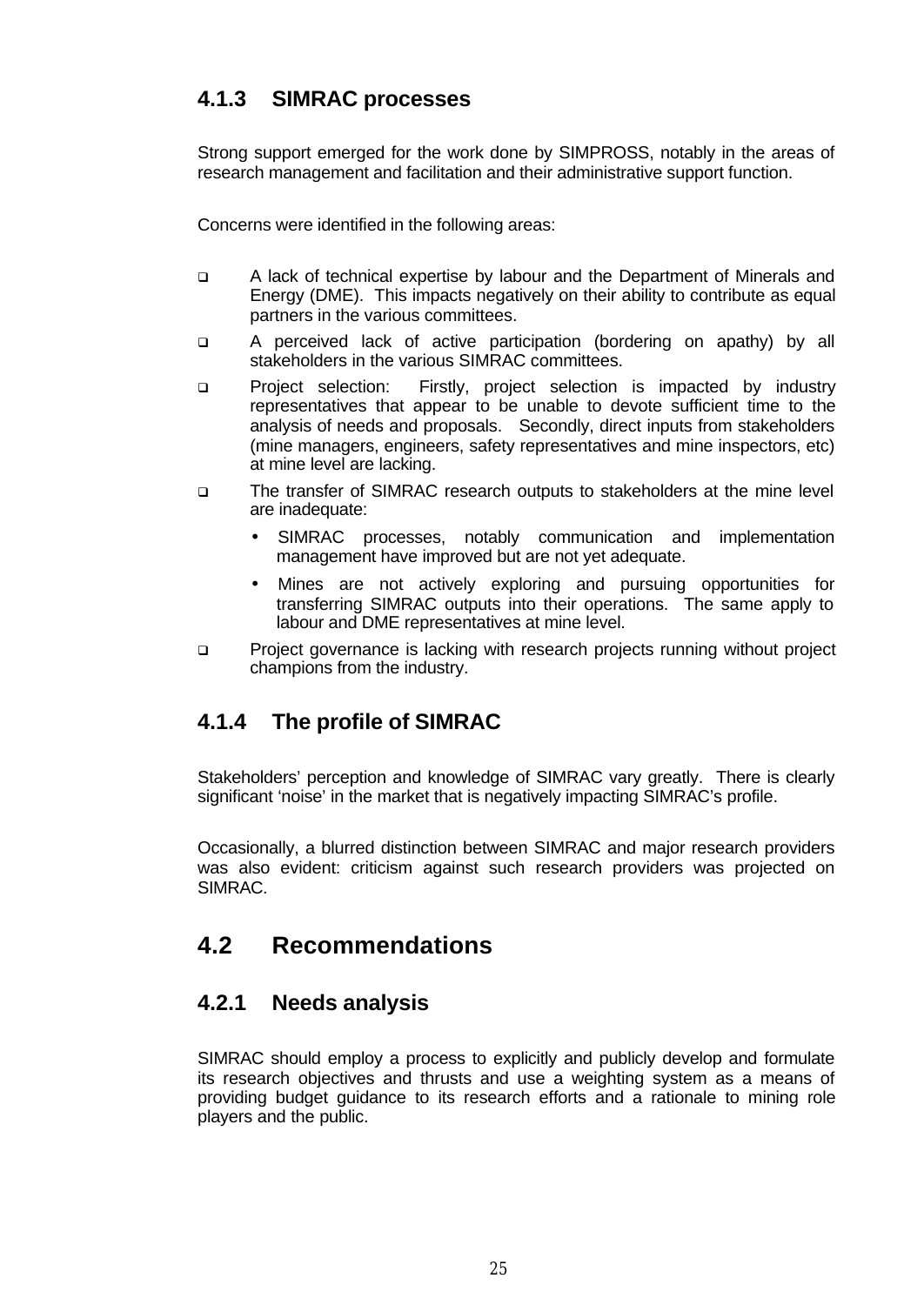This framework of objectives and thrusts should address, inter alia:

- q How the formulated objectives will meet the statutory responsibility of the organisation.
- □ Does the budget allocation recognise the highest priority and highest quality programmes.

Such a process should take note of the following current imperatives:

- q Detailed consultation with all stakeholders at all levels in the industry. As an example, consultation with employers must include head office and mine respondents.
- q A greater focus on the human element of safety, typically establishing a safety culture, understanding and influencing behaviour, and training.
- q A needs analysis that is based on a risk assessment approach.

The outputs of the needs analysis must typically be a three-year strategic business plan to fill the identified knowledge and technology gaps.

### **4.2.2 Platinum industry**

The platinum mining industry should become a separate focus area – it should be separated from gold. Practical issues relating to the establishment of new subcommittees need, however, careful consideration.

### **4.2.3 Technical capacity of the DME and labour**

The technical capacity of the DME and labour to provide input into the SIMRAC processes must be strengthened. Mechanisms must be investigated and implemented to ensure that all members of the tripartheid alliance provide 'equal' technical inputs. Funding might have to be separately allocated to create such capacity.

### **4.2.4 Transfer and implementation of knowledge and technology**

In this regard the following should be considered:

- q The transfer and implementation of knowledge and technology should become an integral part of all SIMRAC project plans and budgets.
- q The transfer and implementation should be guided by the following principles: "SIMRAC should utilise industry respected individuals who can visit mines to (a) inform same about the SIMRAC research outputs, and (b) together develop mine-specific solutions.
- q The establishment of SIMRAC accreditation schools for rock engineers, mine inspectors and safety representatives, as general examples. This recommendation is aimed at keeping all relevant stakeholders updated with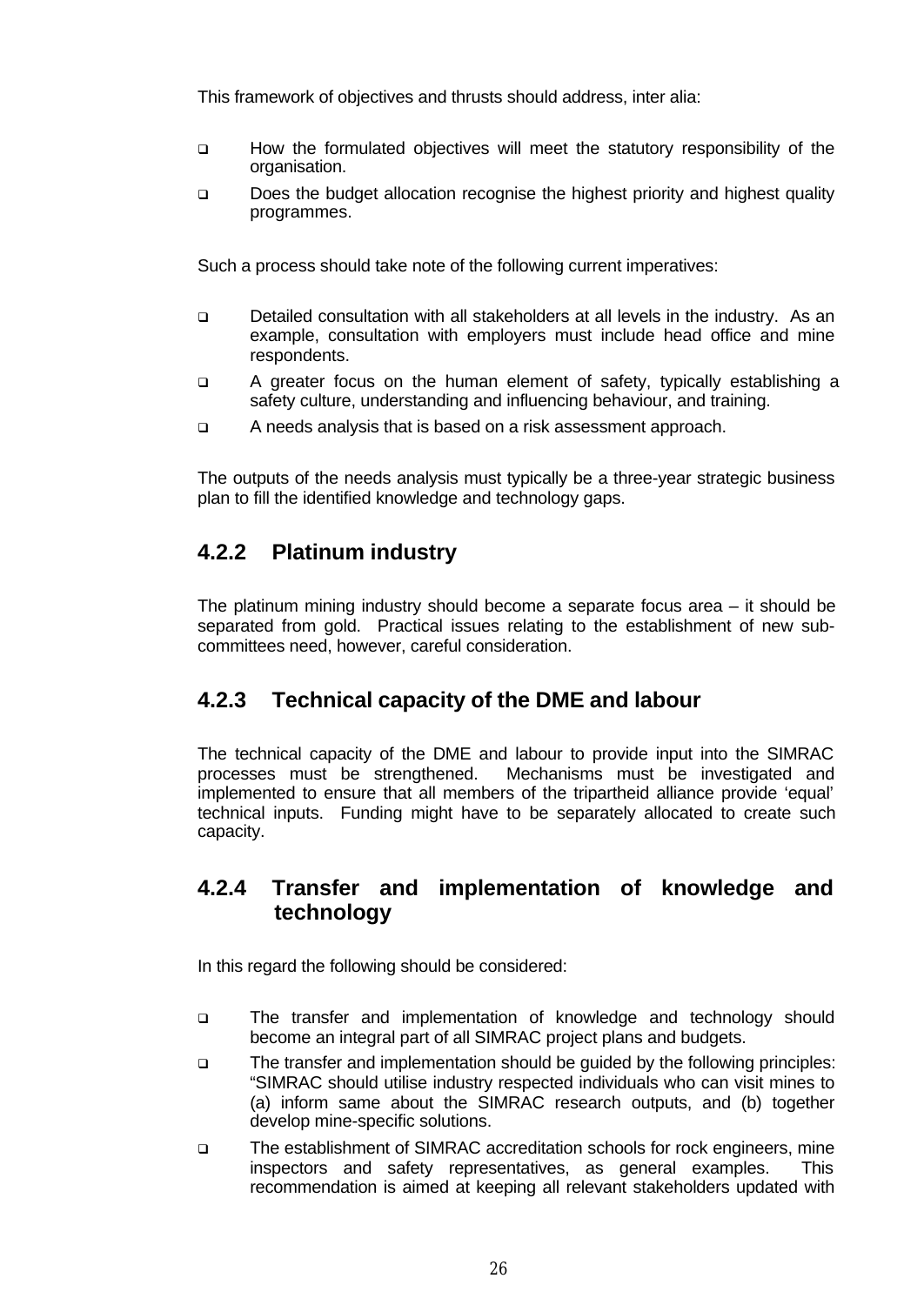SIMRAC outputs.

- q Stronger linkages between SIMRAC research outputs and legislation, codes of practice and accident investigations:
	- Legislation: This recommendation would allow for the co-ordination between technology development and regulatory development.
	- Accident investigations: Officials should be informed to ask the following types of questions during accident investigations: *"These are the SIMRAC guidelines – were they implemented?"*.

### **4.2.5 Project governance**

It is recommended that the following three principles should be incorporated in all SIMRAC projects:

- q Managing delivery against financial and physical milestones.
- q Value add during the project life: It is important that industry respected and knowledgeable roleplayers provide guiding, coaching and mentoring inputs throughout all the project phases. This is typically done by a project steering committee.
- q Project champions individuals from industry that carry the responsibility to ensure that objectives are translated into research plans, that these projects are performed by the best performers and that projects deliver according to the 'agreed to' objectives.

### **4.2.6 Joint project funding**

As mining technologies become more complex and mining processes become more tightly integrated, the need for sustained, strategic alliances between researchers, equipment developers and mining operators is becoming more critical.

Funding from both the private and public sector to catalyse and sustain such partnership has become very limited in recent years. Collaboration is needed throughout the entire innovation process, from concept development to commercial demonstration. Greater collaboration between researchers, suppliers and operators will improve knowledge flow and will facilitate the relevance and adoption of new technologies.

LHA recommends that  $\pm$  30 per cent of SIMRAC's funding be channelled to joint projects. Joint projects would be funded together by SIMRAC and mines, groups of mines or suppliers on a Rand-for-Rand basis. This joint funding (similar models are used by the DTI) would endeavour to overcome many of the inherent 'failures' of one-sided funding and research agency scenarios.

### **4.2.7 Positioning of SIMRAC**

There appears to be widely differing views amongst all stakeholders on the role of SIMRAC and the associated expected benefits.